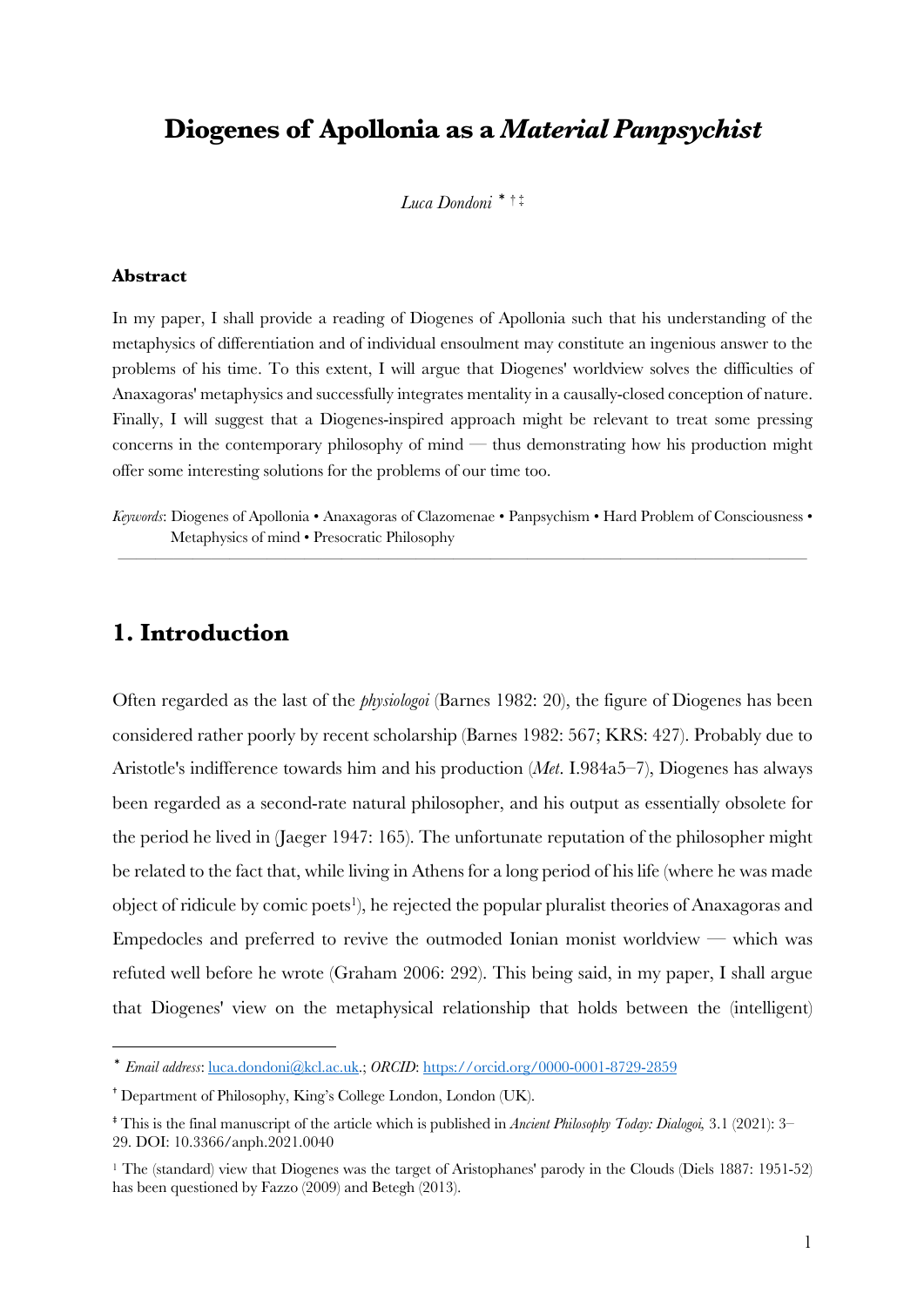fundamental constituent of reality and the physical world constitutes an ingenious and theoretically-refined answer to the problems of his time (as it will emerge from a comparison with Anaxagoras), and possibly of our time too.

Now, the paper is roughly divided into three parts. In the first part, I will take into consideration Anaxagoras' understanding of the structure (and genesis) of the natural world and propose a reading of his fragments such that he might be seen as an advocate of a view which I shall call *Coextensive dualism*. In the second part, I will address Diogenes' proposed account of physical reality and argue that his view can be seen as a (successful) attempt at integrating mind in a causally-closed, unified conception of nature — a theory which I propose to call *Material panpsychism*. Finally, in the third part of the work, I will introduce one of the most pressing concerns in the contemporary analytic philosophy of mind (that is, the Hard Problem of Consciousness (Chalmers 1995)) and investigate whether and how a Diogenes-inspired approach may be able to solve it — or at least orient the debate in the right direction.

## **2. Anaxagoras'** *Coextensive dualism*

#### **2.1 Honour thy father**

Anaxagoras' account of the natural world (together with the works of the other 'post-Parmenidean thinkers' (Wardy 1988: 125)) is often seen as designed to respond to the Parmenidean metaphysical challenge (cf. Lanza 1966: 1998-9; KRS: 351). Although retaining some of the central tenets of the Eleatic doctrine (e.g. the rejection of the possibility of existential change and the denial of the concept of empty space (cf. Curd 2007: 27)), it appears that Anaxagoras was essentially moved by the (anti-Eleatic) intuition that the sensible entities could not be entirely feigned (cf. Barnes 1982: 239). Thus, in order to both respect the Parmenidean canon and restore some faith in the sensible realm, he renounced the Eleatic monist ontology and posited a plurality of real substances (or basic entities) — thus shifting from a metaphysics of One to a metaphysics of Many. In this direction, in fragment 59B172, Anaxagoras seems to

<sup>2</sup> Unless otherwise indicated, references or cross-references are to the relevant sections of Diels-Kranz (1951-2). For the fragments and testimonia of Anaximenes and Parmenides I follow Patricia Curd and Richard D. McKirahan's edition and translation (2011), while for Anaxagoras I follow Patricia Curd's edition and translation (2007), and for Diogenes of Apollonia I follow Daniel Graham's edition (2010) and Pinto (2018) for translations — with eventual modifications.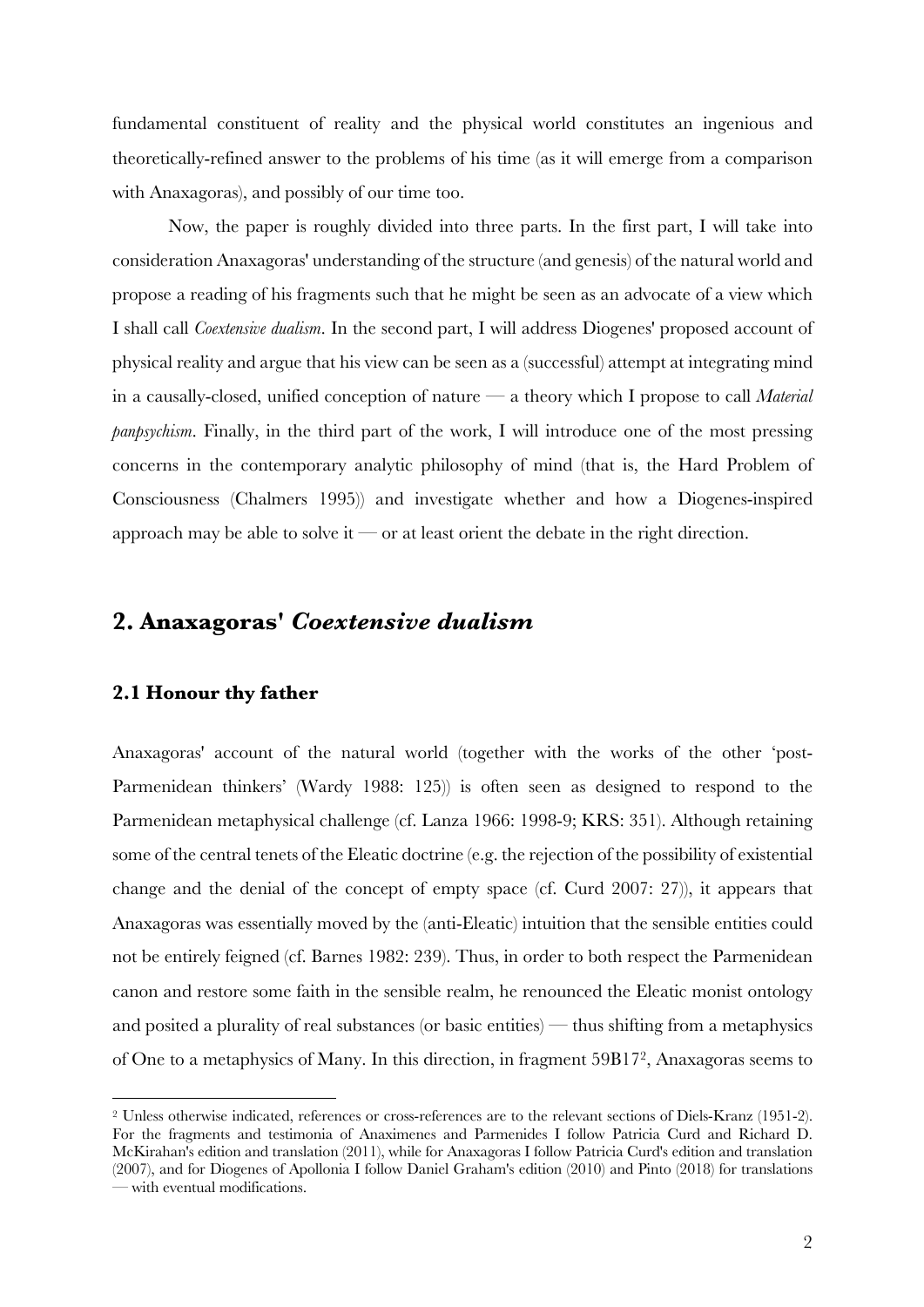be arguing that what we are presented with in ordinary life, namely the coming-into-being and passing-away of things, are not genuine processes of generation and destruction but just rearrangements of some *chr* $\bar{e}$ *mata<sup>3</sup>*, which are not subject to any coming-into-being or passingaway. Therefore, the objects we ordinarily interact with are not to be taken as qualifiedly real; rather they are merely temporary aggregates that emerge from the processes of mixture and separation of some natural substances.

Unlike Empedocles, Anaxagoras does not elect some of the natural substances as more original, or more existing, or again primary, than others: all the natural substances are equally real. In the extant fragments (and in testimonia), we are offered quite a few examples of the *chrēmata*. These are: air, fire (59B1); wet, dry, hot, cold, bright, dark, earth (59B4b); hair, flesh (59B10); thin, thick (59B12); cloud, water, stone (59B16). And again, from the testimonia: gold, blood, lead (59A41); white, black, sweet (59A92). Further, we are told that all the basic entities (which *via* mixture and separation give rise to the sensible entities of the world) once (i.e. in the pre-cosmic state) were 'together' (cf. 59B1, 59B4b). Now, from this first, rapid survey of Anaxagoras' fragments it appears that he believed that all things that exist in the Cosmos are ultimately composed of (*via* mixture and separation) an infinite number of natural substances or basic entities (such as hot, cold, bright, dark, but also hair, flesh etc.) and that these basic entities were originally all together as components of the original (pre-cosmic) mixture.

### **2.2 Anaxagoras' (***dualist***) picture of physical reality**

At a first glance, by postulating an infinite number of basic entities, Anaxagoras seems to prove himself a *numerical pluralist*, that is, an advocate of the view that there exists a 'numerical plurality of basic entities' (Curd 2004: 64). However, at this point, he could still be a *monist* with regards to the *kinds* of entities that exist — that is, by claiming that there exists a numerical plurality of basic entities, but these entities are all of one, same metaphysical kind (e.g. physical).

This being said, from the reading of the fragments, we get the idea that the totality of the basic entities that composed the pre-cosmic mixture does not exhaust the ontological

<sup>3</sup> As it is hard to provide an exhaustive translation for the term (which has multiple occurrences in Anaxagoras), I shall leave it transliterated. This being said, in this context, I think it is safe to take term as meaning 'basic entities' (as in, the fundamental things of Anaxagoras' metaphysics) — a more detailed treatment of the notion of chrēma(ta) is offered by Naddei (1969: 98-103), Cleve (1973: 150-3), and Curd (2004; 2007: 34).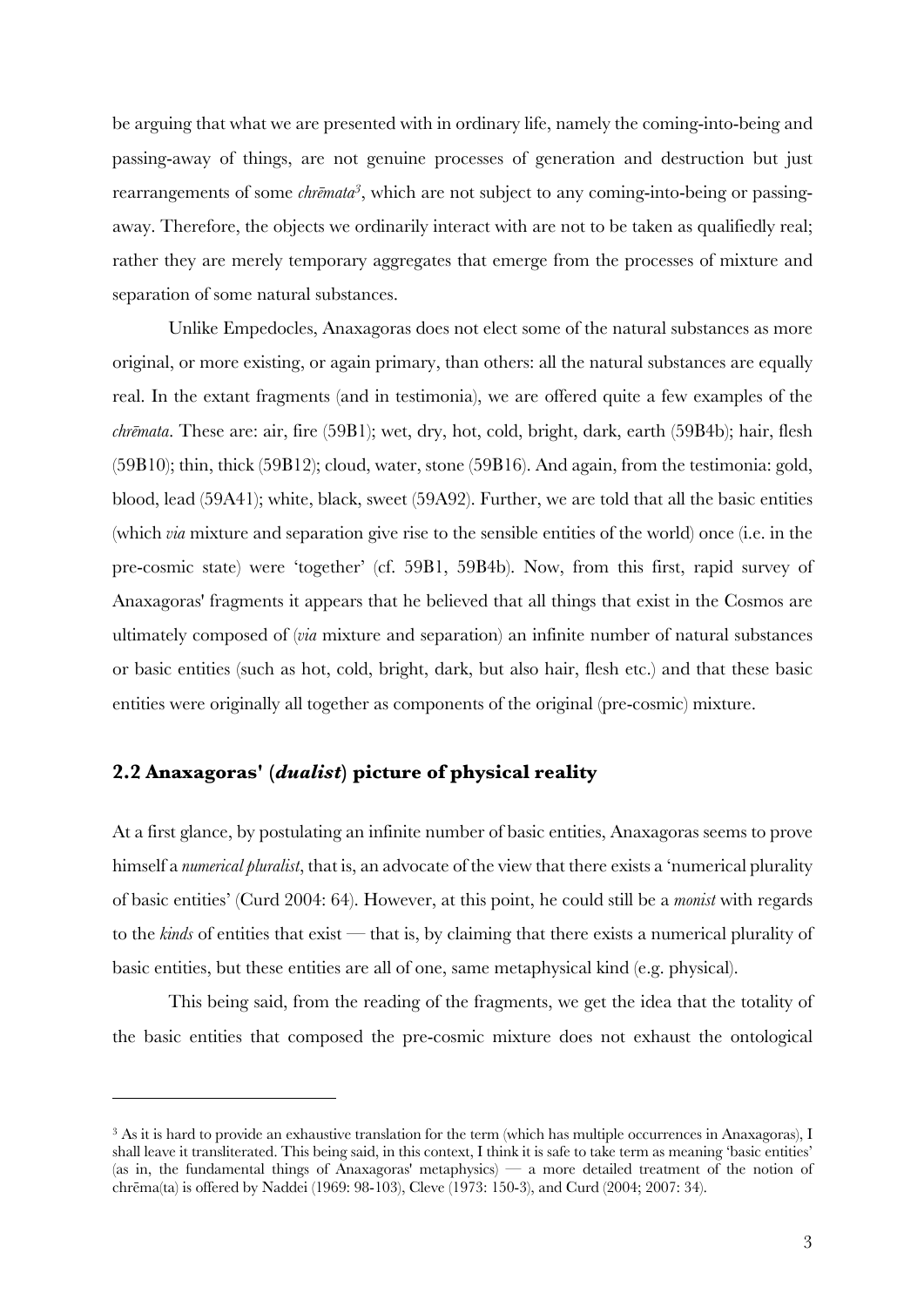population of Anaxagoras' metaphysics. Indeed, he posited a further, overreaching, single entity that granted unity and order to the whole system — and which is responsible for the shift from the pre-cosmic state to the actual configuration of the sensible world. In this respect, Diogenes Laertius reports what probably were the opening words of Anaxagoras' treatise: 'All things were together, and then, when Mind [νοῦς] came, it set them in order' (59A1) (cf. also 59A42). The syntagma 'δμοῦ πάντα χρήματα ἦν' ('All things were together') describes the original state of the Cosmos before *Noûs* initiated its rotation, thus causing the ingredients to separate and recombine. <sup>4</sup> Once the rotation has begun, the basic ingredients are *separated off* (ἀποκρίνονται) the surrounding mass and the cosmogonic process which will ultimately yield our familiar world takes off. The expression 'separation off' (ἀπόκρισις) and the verb 'separate off' (ἀποκρίνω) are used consistently throughout Anaxagoras' production to describe (the consequences of) the action of *Noûs*. <sup>5</sup> Now, I believe that the diathesis of ἀποκρίνω (when used in the context of the original ingredients 'being separated off' by action of *Noûs*) is highly significant. Specifically, I believe that, with his terminological choice of using  $\hat{\alpha} \pi$ οκρίνονται (that is, the middle-passive form of ἀποκρίνω), Anaxagoras intended to stress the separation *out* or *off* of the ingredients thus emphasising that the ingredients are not self-moving but are rather set in motion by action of *Noûs*. Thus, the diathesis of ἀποκρίνω might serve here as a further indication that Anaxagoras conceived of *Noûs* as something *genuinely other* than the ingredients of the original mixture (that is, as something metaphysically different from the basic entities) — and that these two utterly different entities were in some *causal* relationship with each other, such that the action of *Noûs causes* the ingredients to separate off.

Further corroborating evidence for the view that *Noûs* is distinct and yet equally fundamental as the basic entities is found in fragments 59B11 and 59B12, where Anaxagoras offers (*inter alia*) some indications concerning the metaphysical profile of *Noûs* (in relation to the one of the ingredients of the original mixture). In 59B11, Anaxagoras puts forth the 'everythingin-everything principle' (that is, the claim that 'all things have a share of everything' (cf. 59B11)), which seems to apply to all the basic ingredients except for *Noûs*, which is said to be present only in 'some things' (cf. 59B11). Then, in 59B12, Anaxagoras first stresses that *Noûs* is not like anything else in the world and then systematically addresses its distinguishing traits. *Noûs* is said

<sup>4</sup> The expression occurs also in fragments 59B1, 59B3, 59B4b, 59B6, 59B12, 59B14.

<sup>5</sup> They appear in several fragments, namely 59B1, 59B2, 59B4a, 59B4b, 59B6, 59B7, 59B8, 59B9, 59B10, 59B12, 59B13, 59B14.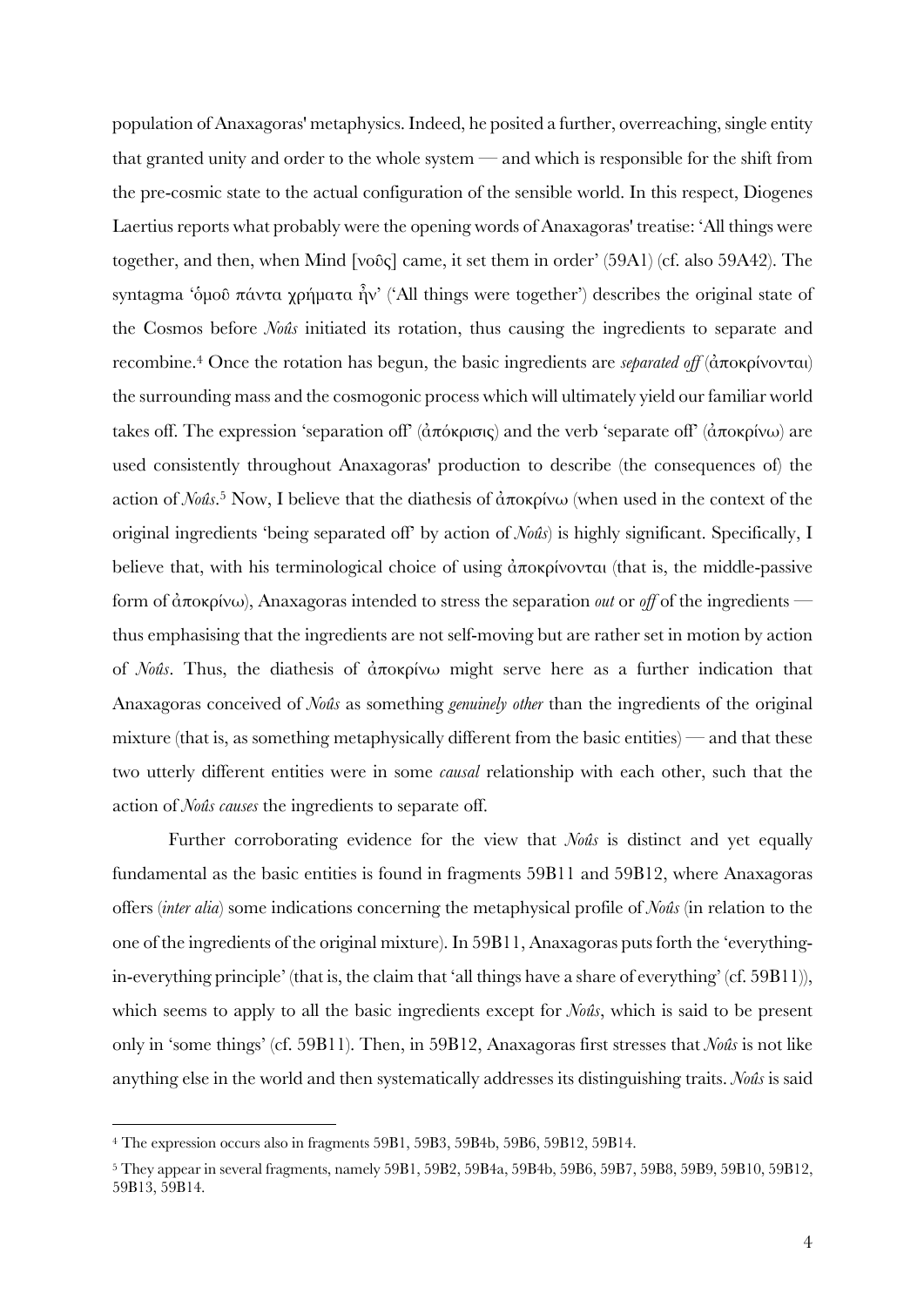to be (a) unlimited (ἄπειρον), (b) self-ruling (αὐτοκρατές), (c) unmixed with anything (μέμεικται οὐδενί χρήματι) and (d) alone itself by itself (μόνος αὑτός ἔφ'ἑαυτοῦ). *Noûs* is unlimited (a) both in spatial terms and in terms of power, as it pervades the whole Cosmos (I shall return on this point in Section 2.4.); it is also self-ruling (b), since it is moved by itself and by itself alone (thus, it cannot be changed by anything other than itself). The claim (c), namely that *Noûs* is unmixed with anything, may well be seen as a reformulation of the principle of everything-in-everything, the only exception to which is *Noûs*, which does not have a share in everything but just in 'some things' (cf. 59B11). Finally, claim (d), that the *Noûs* is alone by itself, serves both as an emphatic conclusion of the sentence and to stress *Noûs*' logical and causal complete independence and self-reliance. All things considered, if one reads the two fragments together, one gets the idea that Anaxagoras conceived of *Noûs* as distinct (59B11, c) and not needing anything prior to it to exist (b, d) — and thus as *fundamental* and *independent*. 6

In sum, if we were to ask what sort of view Anaxagoras subscribed to as to what *kinds* of things there exist in the Cosmos, I believe it would be safe to say that he was a *dualist* (that is, an advocate of the theory that there are two basic *kinds* of things), as he posited the ingredients of the original mixture *and Noûs*, and conceived of them as metaphysically distinct and equally fundamental (cf. Curd 2007: 141).

#### **2.3 What sort of dualism?**

Let us begin by investigating the precise nature of *Noûs* — one report is particularly significant in this regard, namely fragment 59B12.

In 59B12, Anaxagoras presents *Noûs* as maintaining 'all discernment' (γνώμη) and as 'know(ing) (ἔγνω) them all' (where 'all' stands for the things that are being mixed together, the things that are being separated off, and the things that are being dissociated). Elaborating on the use of γνώμη and ἔγνω, Lesher suggests that Anaxagoras conceived of *Noûs* as essentially characterised by some sort of capacity for intelligent decision making or practical intelligence (rather than knowledge) (1995: 131–2) (cf. also Sider 2005: 132; 137). On the other hand, Laks takes γνώμη and ἔγνω more literally and argues that we should take the Anaxagorean *Noûs*

<sup>6</sup> As is clear, the basic entities that are the ingredients of the original mixture are metaphysically independent too; yet, as they are subject to the external causal influence of Noûs, their status is not in any way comparable to the one of Noûs (cf. Curd 2007: 57).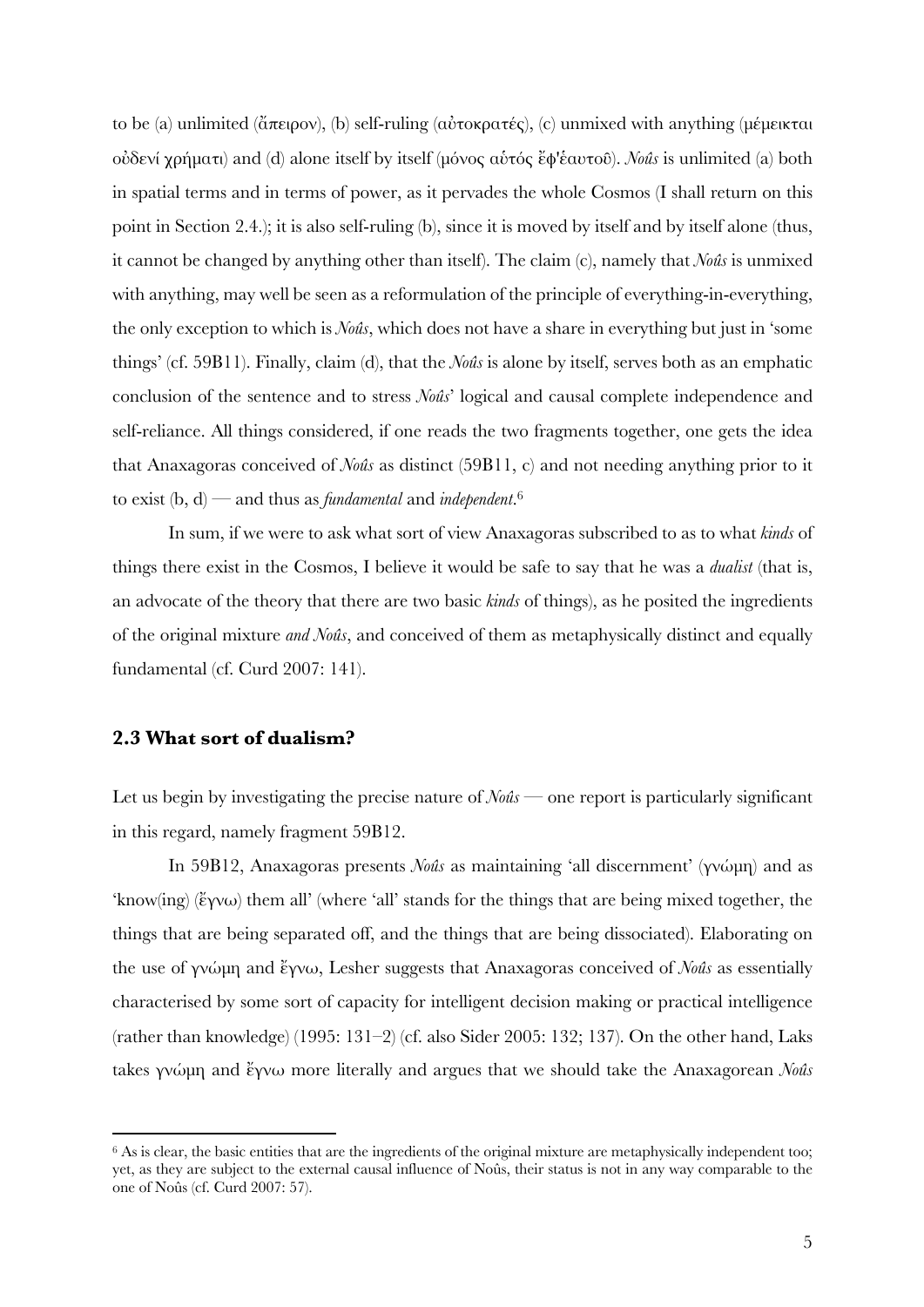essentially as a 'critical faculty' (1993: 29), that is, as something that 'involve[s] a power of distinction or discernment' (1993: 29) — thus preferring a purely noetic reading over a practical one. All things considered, I believe that, though they sensibly diverge on what *kind* or *aspect* of intellection should be taken as prior, the two proposed accounts share one significant insight on the nature of *Noûs*, that is, that it is essentially a *cognitive* faculty (or *substance*) — a conclusion which is also advocated by Pinto (2017: 17).<sup>7</sup> Thus, from the reading of 59B12, I think it is quite safe to say that *Noûs* is to be regarded as a bearer of some *mental properties*, which may well involve both a practical and a purely noetic or critical dimension — such that νοῦς should be taken as a 'generic term covering all kinds of consciousness' (Laks 1993: 29).

The question now becomes: if *Noûs* is essentially defined in relation to mentality, what is the intrinsic nature of the elements of the original mixture (that is, of the other fundamental kind)? To this, I think it would be natural to answer: *physical* — such that *Noûs* is intrinsically mental, and the basic entities are intrinsically physical.

In sum, if my reading is legitimate, we might provide a further qualification for Anaxagoras' dualism as the view that there exist two separate, equally fundamental kinds, namely the ingredients of the original mixture and *Noûs*, where *Noûs* is intrinsically defined as a bearer of mentality, and the ingredients of the original mixture are intrinsically defined as being of physical nature.8

#### **2.4 Anaxagoras' account of the distribution of Mind in nature**

Having established that there is a legitimate reading of Anaxagoras' metaphysics such that there exist two fundamental kinds, namely the ingredients of the original mixture (which are essentially physical) and *Noûs* (which is essentially a form of mentality), it remains to clarify what

<sup>7</sup> Against this minimal connotation of Noûs as a cognitive faculty (which seems to be common to both Lesher and Laks), Silvestre (1988) denies any noetic nor intellectual connotation to the Anaxagorean Mind — arguing that it consisted essentially and solely of a principle of movement. Silvestre's argument relies on a reading of γνώμην (in γνώμην γε περὶ παντὸς πᾶσαν ἴσχει) as 'distinctive mark' and of ἔγνω (in καὶ τὰ συμμισγόμενά τε καὶ ἀποκρινόμενα καὶ διακρινόμενα, πάντα ἔγνω νοῦς) as 'he decided' rather than 'he knew' (that is, as a volitive rather than indicating a degree of knowledge). Following Laks (1993: 26), I am sceptical that, even adopting Silvestre's proposed reading, one could deny any kind of understanding or cognition to Noûs — after all, the volitive-practical dimension cannot but presuppose a certain cognitive activity (and this is also admitted by Lesher (1995: 135-42)).

<sup>8</sup> Such a formulation approximates the classical definition of (Cartesian-fashioned) Substance dualism, as Pinto notes (2017: 16), and this might strike the reader as odd. However, the attribution of a such conceived view (which essentially sees a radical separation between mind and matter) to Anaxagoras is well attested in testimonia: 'he was the first to set mind over matter' (59A1), 'he said that matter and mind are the guardians of all things' (59A2), 'the homogeneous stuffs are the matter, and mind is the creative cause setting all things in order' (59A46).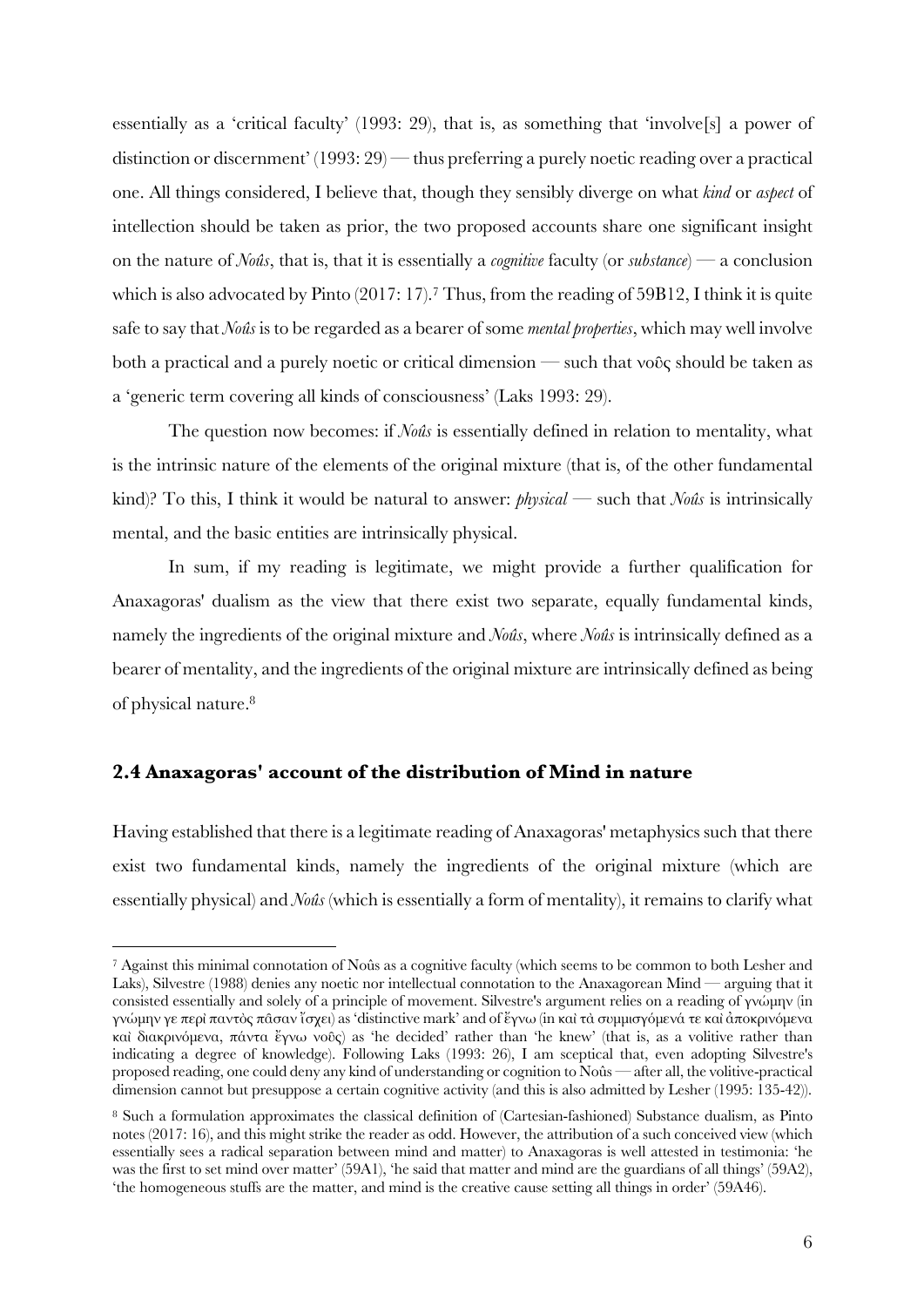is the interplay between and the relative locations (and extensions) of these two basic kinds — I shall address the two questions in order.

In 59B12, *Noûs* is said to have the 'greatest strength' (ἰσχύει μέγιστον), from which it would follow that it has power over everything in the Cosmos — and this precisely in virtue of his control on the cosmic revolution. On the other hand, in the same fragment, Anaxagoras seems to suggest that *Noûs*' power is confined only to those things that have a soul, namely all the living things (cf. 59B12: καὶ ὅσα γε ψυχὴν ἔχει καὶ τὰ μείζω καὶ τὰ ἐλάσσω, πάντων νοῦς κρατεῖ, that is, [a]nd Nous has control over all things that have soul, both the larger and the smaller) — indeed, it is dubious whether Anaxagoras did in fact envision a real separation between the Cosmic mind and the individual minds (cf. 59A58). Thus, *Noûs* would exert control only over those entities which are akin to itself, that is, entities endowed with a mind or reason  $(voôs)$  — namely, humans, animals, and also plants.<sup>9</sup> All things considered, the point of contention here seems to be whether *Noûs* has power only on the living things (that is, it is *in* the molecules of the sole living things) or controls every molecule in the Cosmos (cf. Cleve 1973: 28). As is clear, in order for *Noûs* to be able to exert control on the ingredients of the original mixture, it must be *present in* the entirety of the mixture (cf. Pinto  $2017: 16$ ) — thus we come to the question concerning the relative locations of the two fundamental kinds. In this regard, four fragments are particularly significant, namely 59B14, 59B2, 59B12, and 59B11.

In fragment 59B14, we can read that *Noûs* is indeed present in the entirety of the original mixture (that is, in Cleve's words, that it pervades all the molecules present in the Cosmos): '*Noûs*, which always is, most assuredly is even now where all the other things also are, in the surrounding multitude, and in the things that were joined together and in the things that have been separated off.' (59B14).<sup>10</sup> In the fragment, the main claim is presented at the beginning, namely, that *Noûs* is 'even now where all the other things are' (that is, it pervades the entire mixture). Then, Anaxagoras proceeds to a clarification of the claim: *Noûs* is in 'the surrounding multitude' (i.e. the part of the mixture that surrounds our world) and in the things that have undergone separation and combination (that is, all the objects which compose our world, cf.

<sup>9</sup> On Anaxagoras ascribing plants certain mental states, see 59A117.

<sup>&</sup>lt;sup>10</sup> I follow Sedley (2007: 20, footnote n. 58) in taking <u>δ</u> δὲ νοῦς to refer to the Cosmic mind (which would explain the article), yet I read the fragment as primarily expressing a locational claim (as Pinto notes (2017: 17), the καὶ before τὰ ἄλλα πάντα should be seen to refer back to νοῦς) — which is still, to some extent, compatible with Sedley's temporal reading of the fragment.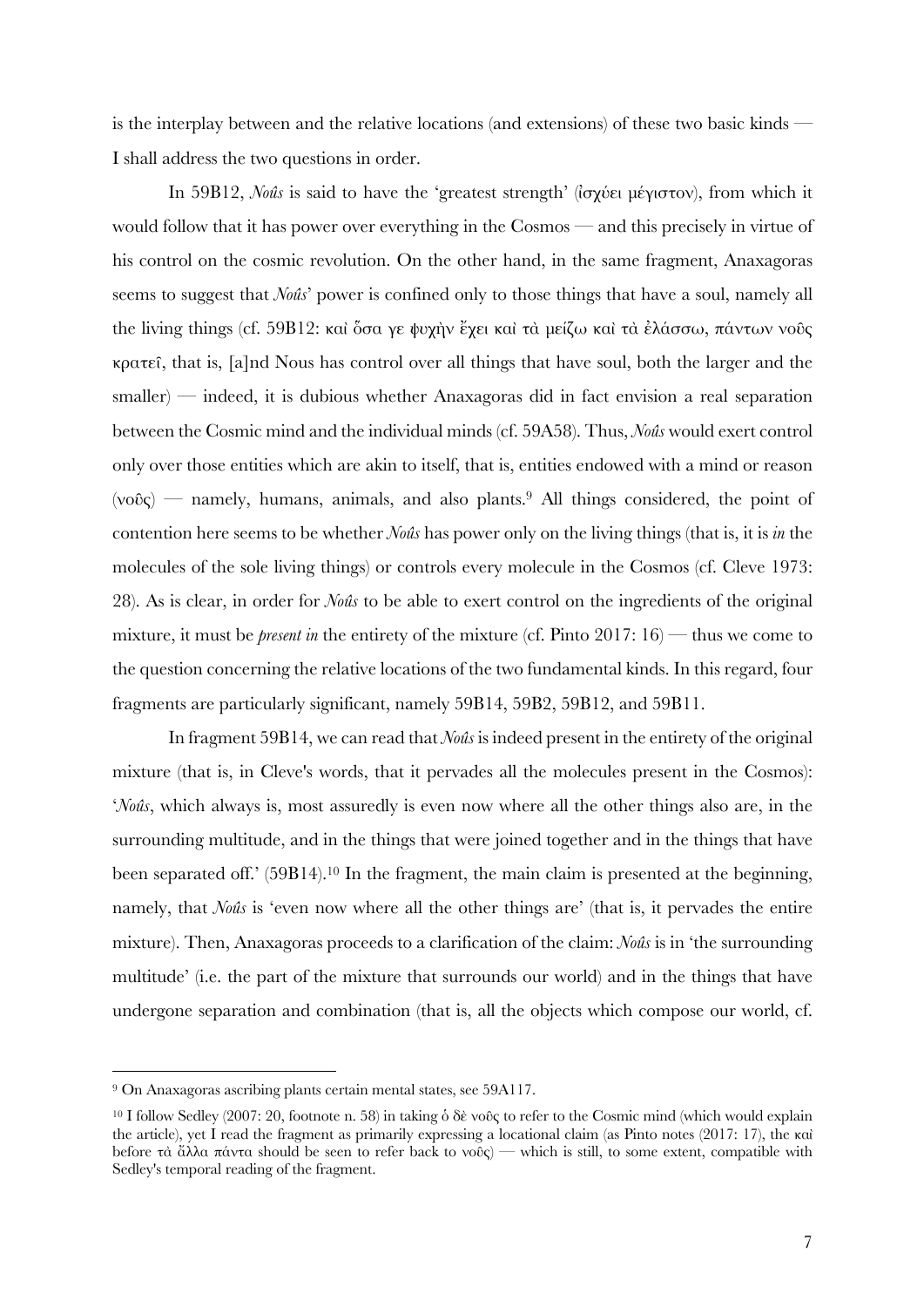59B2). Thus, from the reading of 59B14, we get the impression that the two fundamental kinds are coextensive, that is, wherever is *Noûs* is also the original mixture and *vice versa*.

Now we come to question of the relative extensions of the two kinds. In fragment 59B2, we are told that 'air and aether are separated off from the surrounding mass' (τοῦ πολλοῦ τοῦ περιέχοντος), and that the surrounding mass 'is unlimited in extent' (ἄπειρόν ἐστι τὸ πλῆθος). Now, the surrounding mass is certainly part of the original mixture, and, given that the surrounding mass is unlimited in extent, then also the original mixture must be unlimited in extent. This is also confirmed by 59B1, where we read that 'all things were together', but also that they were unlimited (άπειρον) both in extent (πλήθος) and in magnitude (μέγεθος).<sup>11</sup> Further, in 59B12, Anaxagoras explicitly states that also *Noûs* is unlimited (ἄπειρον) — as we have seen in Section 2.2.. However, in 59B12 he does not qualify ἄπειρον in terms of extent or magnitude (as he does in 59B1 and 59B2 with regards to the original mixture), and in 59B11 we read that 'there are some things in which *Noûs*, too, is present', which might be taken to suggest that there are things in which *Noûs* is *not* present — both pieces of textual evidence might be taken as an indication that *Noûs* and the original mixture are not, in fact, coextensive. All things considered, there seems to be no straightforward solution to the apparent inconsistency between the fragments, if not the one of trusting the explicit report of 59B14 over the mere suggestions of  $59B11$  and  $59B12 - I$  shall leave the crux as it is for now and come back to it later on in relation to Diogenes.<sup>12</sup>

In sum, (*if we trust 59B14 over 59B11 and 58B12*,) we can say that *Noûs* is unlimited and so is the original mixture, and thus that, in Anaxagoras' picture of physical reality, the fundamental kind that individuates the physical is coextensive with the (only other) fundamental kind which individuates mentality — such that the latter exerts control over the former. From this we get the idea that Anaxagoras' dualism was quite peculiar, as he regarded the natural world as essentially permeated by the presence (and control) of *Noûs* — in one word, in Anaxagoras' dualism, Mind is everywhere.

<sup>&</sup>lt;sup>11</sup> It is quite hard to fix a single translation for πλήθος in Anaxagoras, as its meaning is often seen to shift in relation to the matter that is being discussed from time to time. In this direction, there has been a discussion whether πλῆθος should be taken as implying a numerical or an extensional indication (that is, as meaning 'multitude' or 'magnitude') or both (see, for example, Sider 2005: 71 and Curd 2007: 34). However, in either case, this should not cause any harm to my argument — and indeed I think Schofield (1980: 155, footnote n.5) is probably right that Anaxagoras did not have a clear-cut distinction between the two senses (at least in 59B2).

<sup>12</sup> Pinto (2017: 18) has a solution for this. He argues that 59B11 is compatible with the two fundamental kinds being coextensive insofar one reads the claim in 59B11 as meaning that in some distinct entities Noûs is present as a distinct entity.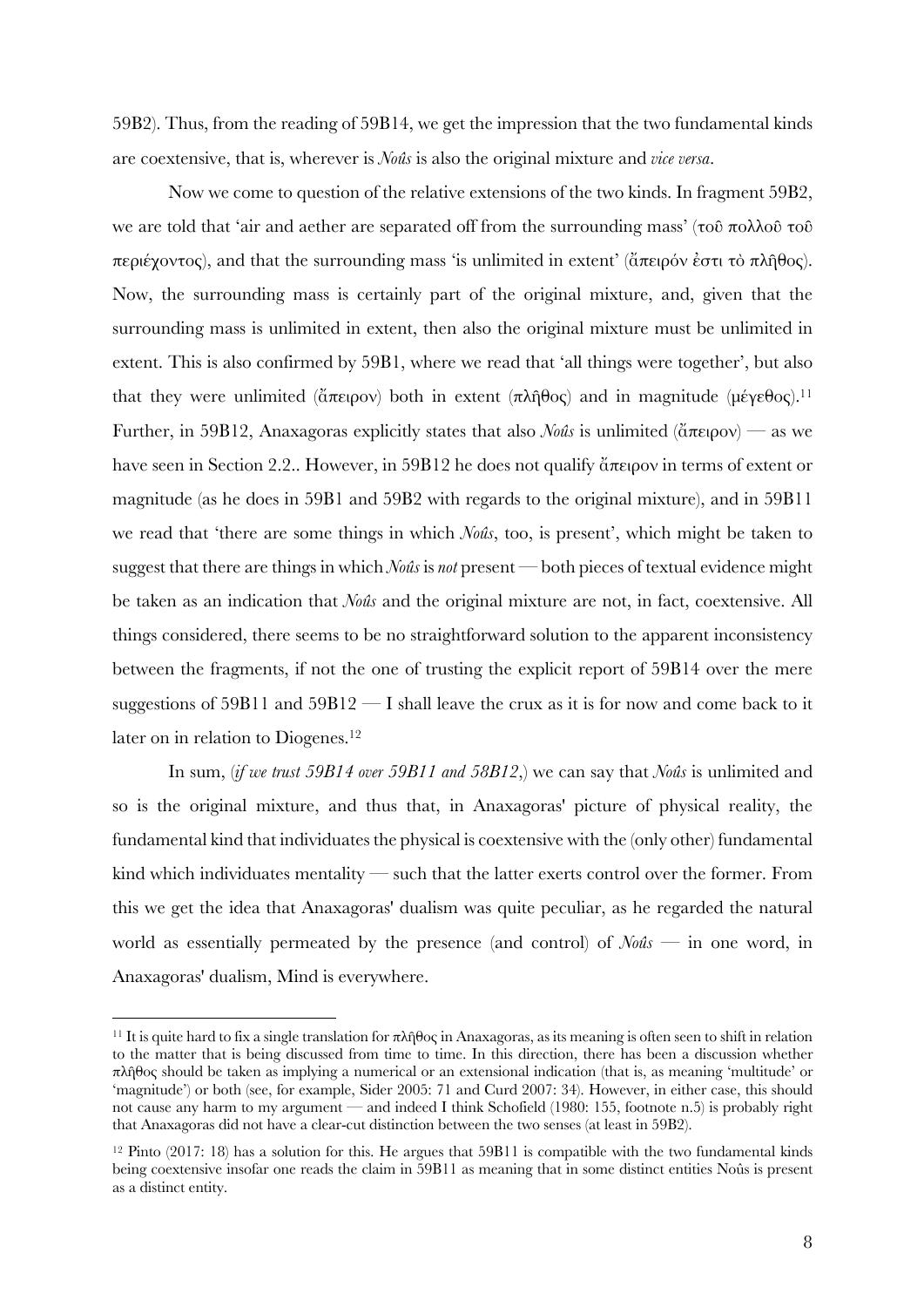#### **2.5** *Coextensive dualism*

Having outlined the main tenets of Anaxagoras' view on the structure of physical reality and the distribution of Mind in the natural world, we are now in the position of providing a synthetic formulation of his worldview as a form of a

*Coextensive dualism*: There exist two ontologically distinct, equally fundamental kinds, such that one (i.e. in Anaxagoras, the ingredients of the original mixture) is essentially physical and the other is essentially mental (i.e. in Anaxagoras, *Noûs*). Although being metaphysically separate, the two fundamental kinds are both unlimited, and (thus) coextensive, such that there is no place where the physical is present and the mental is not, and *vice versa*.

Now, the 'Coextensive' feature tempers greatly the dualist vocation of the view (which would otherwise mimic a more familiar, Cartesian-like form of Substance dualism), however, this does not come unproblematically. Specifically, three macro-issues may be isolated as particularly unclear (and potentially harmful) in Anaxagoras' proposed account of reality.

First of all, there is a question about causation: given that the mixture and *Noûs* are said to be metaphysically distinct, how can *Noûs* causally affect the original mixture (to initiate the process of separation which would ultimately yield our familiar observable world)?

Secondly, there is the problem of the distribution of mentality in the natural world (left open by the previous paragraph): does *Noûs* exert control only on living things or does it really pervade every molecule in the Cosmos (that is, 58B11 and 58B12 v. 58B14)?

Thirdly, there is the issue of individual ensoulment (which somewhat follows from Aristotle's perplexities at 59A55 and 59A58): granted a certain ontological continuity between *Noûs* (as the Cosmic mind) and the individual minds of humans, animals, and plants (that is, the 'some things' *Noûs* is in (cf. 59B11)), such that 'All *Noûs* is alike, both the larger and the smaller' (cf. 59B12), what is the difference between them (if any)?

In the next section, I shall take into consideration Diogenes of Apollonia's fragments, and argue that with his account of the structure of physical reality (and his understanding of the distribution of mentality within it) he is able to solve most of the problems from which Anaxagoras' view suffers — and that he does so by incorporating some elements of the Early Ionian monist metaphysics (aptly revised to meet the Eleatic requirements).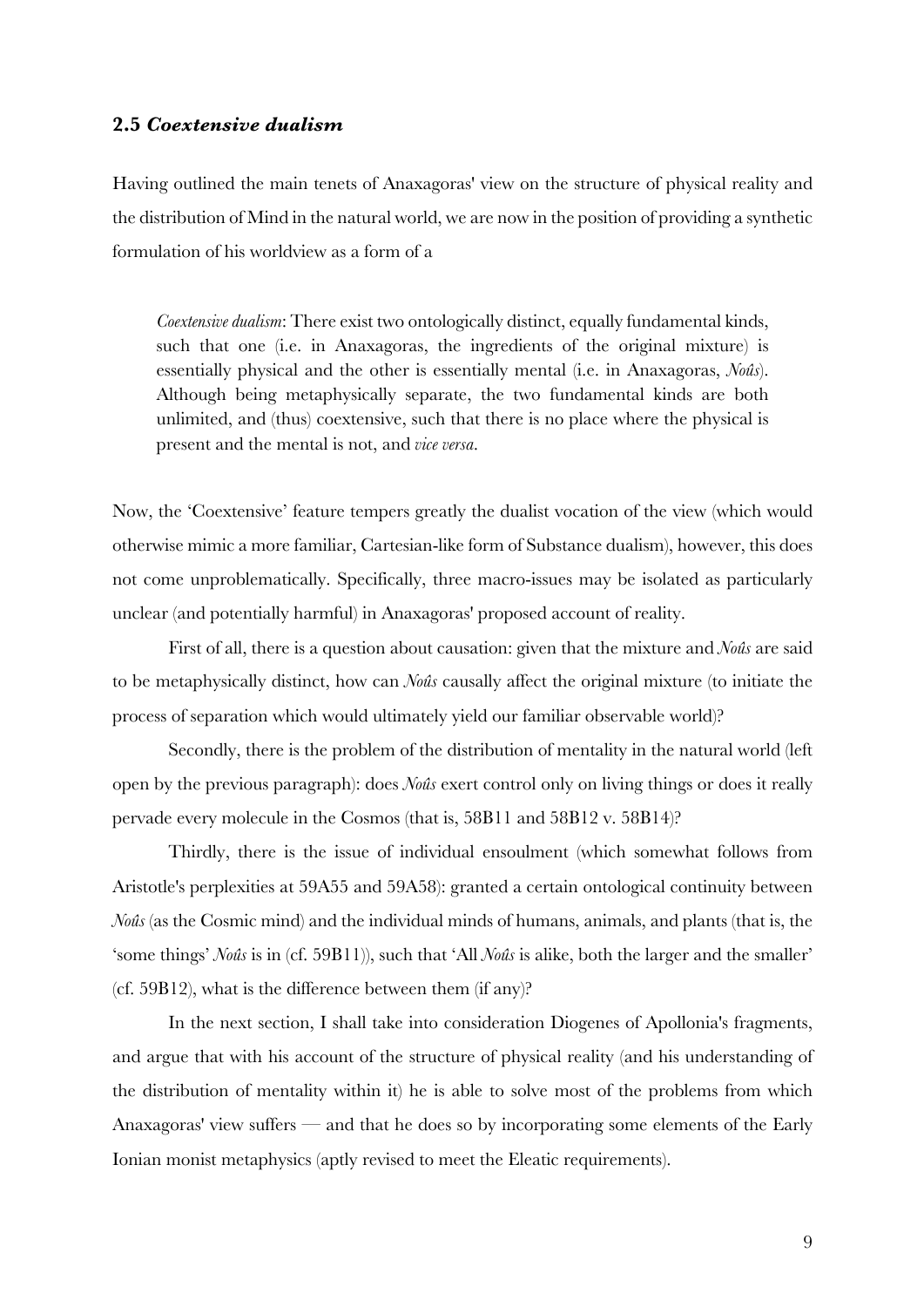## **3. Diogenes'** *Material Panpsychism*

Diogenes is a monist for whom the basic principle is air. He seems to believe that air is the material principle that grounds the whole edifice of physical reality  $-$  along with the notion of ἀρχαὶ that Aristotle (*Metaphysics*, 983b2–15) attributes to the Presocratics, and in particular to the Milesians (cf. Barnes 1982: 31). Let us now try and reconstruct Diogenes' understanding of the structure of the natural world  $-$  to see how he is able to treat the three main difficulties that affect Anaxagoras' Coextensive dualism.

#### **3.1 The fundamental constituent and the need for an underlying nature**

To support his view about the constitutive principle, that is, that everything is ultimately made of one single kind of stuff, Diogenes offers a particular theory of change.

In fragment 64B2, Diogenes states that there is one thing, 'the same thing' (τὸ αὐτὸ), that all things are. Every thing that exists in the Cosmos, including the Empedoclean elements, is a differentiated sort of the same thing. Further, he argues that this is the case because otherwise, change and alteration would not be possible. Against the standard view that the Empedoclean elements are to be seen as the basic constituents of reality, Diogenes states that if they did not share a more basic nature, then causal interaction between them would not be possible. As Diogenes puts it, if two things were conceived of as not sharing a common nature, then they could not interact with each other. Therefore, as (we know from observation that) things in nature interact with each other, they must have a common nature.

Let us consider Diogenes' (*causal*) claim in connection with the modern view called *Substance* (or *Cartesian*) *dualism*. Substance dualism is the view that in nature there exist two metaphysically distinct kinds, namely things that are extended (i.e. body) and things that are capable of thought (i.e. mind). The view suffers from a causal difficulty (generally known as the *interaction problem*), which arises because the two kinds are said to be entirely conceivable one without the other. In the substance dualist's picture, mind and body do not only have distinct metaphysical natures, but one can conceive of mind as existing without the property of extension being in place — where the property of extension individuates the metaphysical kind of body — and *vice versa*. Therefore, if it is metaphysically possible for them to exist independently, and causation is of one kind, then it is not clear how the two substances, i.e.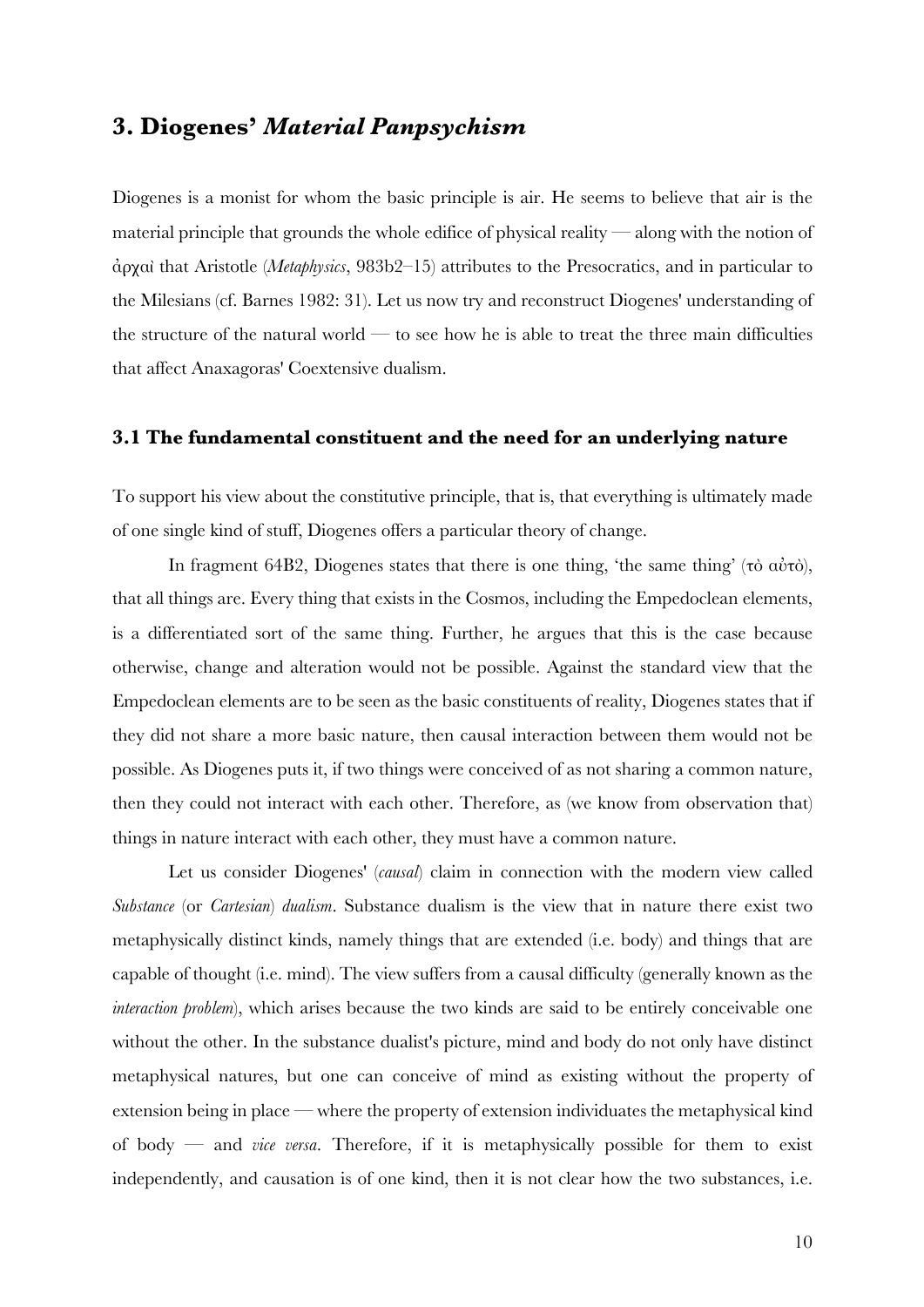mind and body, can interact with each other. The problem is intuitively rendered by the classic 'billiard ball' example. If we conceive of causation as only by impact, one billiard ball can move another billiard ball because they both share the same metaphysical constitution, that is, they are both extended. Accordingly, if we conceive of causation as of one single kind, it is not clear how something that is not extended, i.e. mind, can causally affect something that is extended, i.e. body. As is clear, the problem is precisely that the two kinds in question lack the commonality necessary for interaction. In order for physical entities to causally interact with each other (and thus avoid the *interaction problem*), one must concede that the metaphysical nature of entities cannot be posited as conceivable independently from one fundamental kind. Now, if we consider Anaxagoras' Coextensive dualism, we may well see that the same problem applies. As defended in Section 2.2., Anaxagoras conceived of his two kinds (namely, the ingredients of the original mixture and *Noûs*) as metaphysically separate, utterly distinct, and equally fundamental — and this is more than enough for him to be exposed to a form of interaction problem.

Diogenes seems to be aware of the above causal difficulty and thus claims that a shared, primitive nature must be posited at the basis of all existing entities, and of the Empedoclean elements — such that the property of 'ontological homogeneity' serves as a necessary condition for causal interaction (cf. Graham 2006: 281). Now, I believe it is precisely due to this causal difficulty that Diogenes did not straightforwardly subscribe to Anaxagoras' dualist account of physical reality. In order to avoid the interaction problem, Diogenes resorted to the monist solution offered by the Early Ionian tradition, that is, to posit only one fundamental constituent and build the physical reality entirely out of it.

#### **3.2 The τρόποι and a theory of change**

So far, we have discussed Diogenes' idea of the need for an underlying nature (i.e. the constitutive principle), which is arguably what sets Diogenes apart from his contemporaries (i.e. Anaxagoras). Now, let us consider how Diogenes accounted for the generation (and structure) of our familiar, observable world of entities (given that all things that exist in the Cosmos are said to ultimately consist of one thing only) in a way that could meet the Eleatic constraints concerning (the denial of) quantitative change.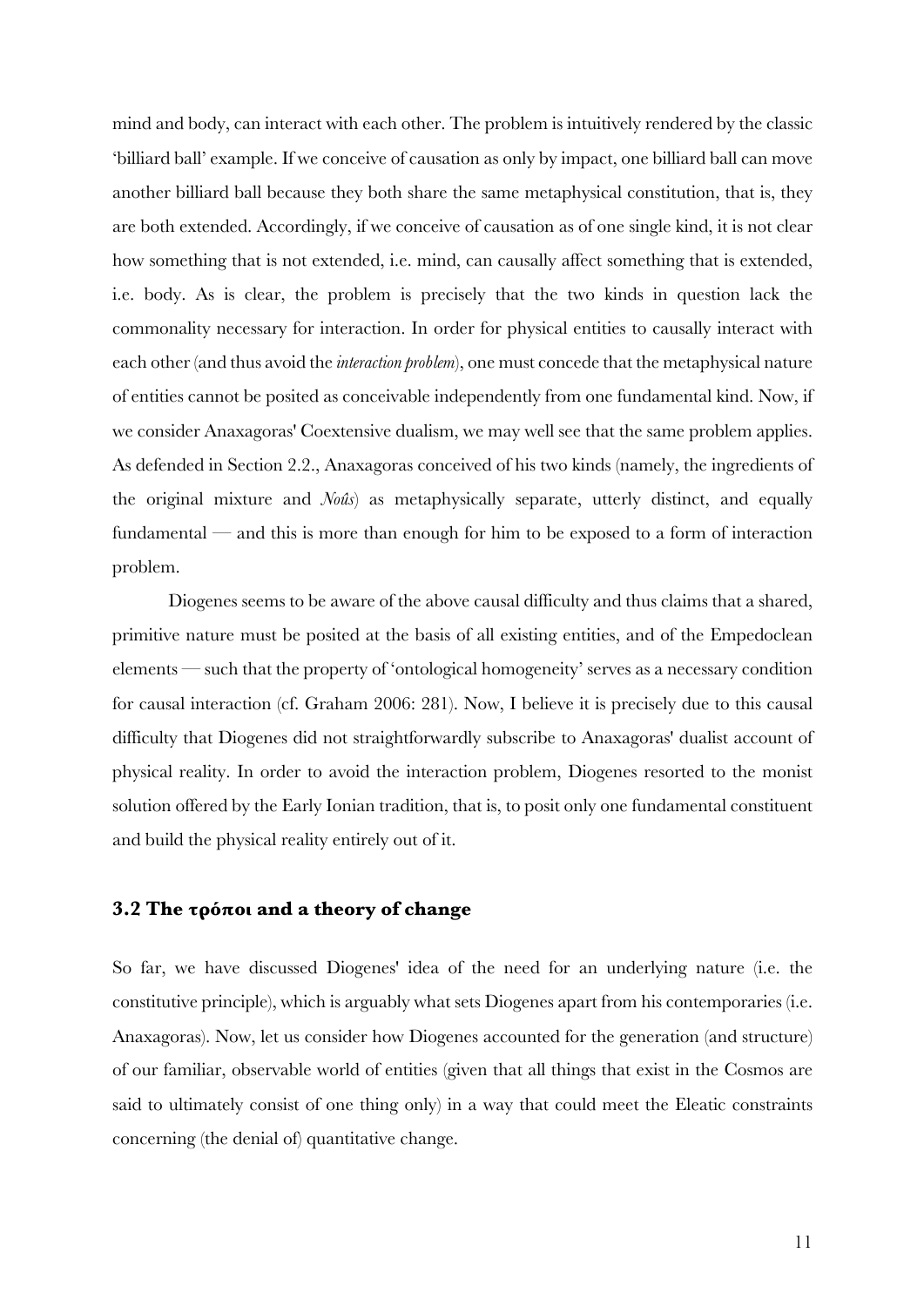Some specifications about the physical properties and the constitutive principle are provided in the first part of fragment 64B5. In accordance with what has been said for 64B2, one may be tempted to recognise in the τρόποι (namely, at least, heat, moisture, and motion), the differentiations, that is, the different sorts that *result* from the process of alteration that the fundamental stuff (which is here revealed to be ἀὴρ, 'air') undergoes — a contemporary metaphysician would call these resulting different sorts, *physical properties*. However, I take it that, in Diogenes' picture of reality, the τρόποι are not to be conceived as fully-fledged physical properties, but as *axes of differentiation*, where 'each of these axes offers a continuum of possible discrete values' (Pinto 2018: 5). This is to say that the τρόποι are not the actual (*determinate*) physical properties that we encounter in nature; rather, they are more basic (*determinable*) properties which administer the process of differentiation of the fundamental stuff into one particular thing and the individuation of one thing from another (cf. Graham 2006: 285). As they cannot be reduced to more fundamental properties, the τρόποι can be said to be the most *basic* physical properties of Diogenes' system — such as, e.g., charge, spin, and mass (arguably) are the *basic* physical properties that modern physics individuates. Further, the τρόποι are to be conceived as *structural properties*, that is, as the basic properties that constitute the *formal* (or *nomic*) structure of physical reality — where the fundamental stuff is the bearer of these basic properties. This is to say that, if one could individuate the exact values of heat, moisture, and motion, that a single entity exhibits, they would have the entire *extrinsic* profile of that entity, that is, the complete set of information on how that entity relates to the other worldly entities (or how that entity *behaves* in nature).13

Once having outlined the functioning of the basic, physical properties that constitute the extrinsic structure of the natural world (i.e. τρόποι), we can provide a more detailed account of the process of change. Pinto (2018: 4) notes that Diogenes' use in 64B2 of the verb ἑτεροιοῦσθαι and of ἀλλοῖα, with the οι component (like that of the qualitative pronominal adjectives, v. ἕτερος and ἄλλος), suggests that he conceived of change in *qualitative* terms. This, I believe, constitutes a significant feature of novelty of Diogenes' metaphysics — especially with respect to his predecessors. First of all, by quantitative change, I mean a modification explainable in terms of *decrease-increase*, whereas I take qualitative change to mean *alteration* (that

<sup>13</sup> One might read what I call the 'extrinsic profile' of an entity in light of Bird's understanding of the metaphysics of powers, and thus read the notion of extrinsic profile as meaning the nomic role that one entity (that is, a specific configuration of values on the τρόποι) plays in relation to the other entities (cf. Bird 2007, 2012).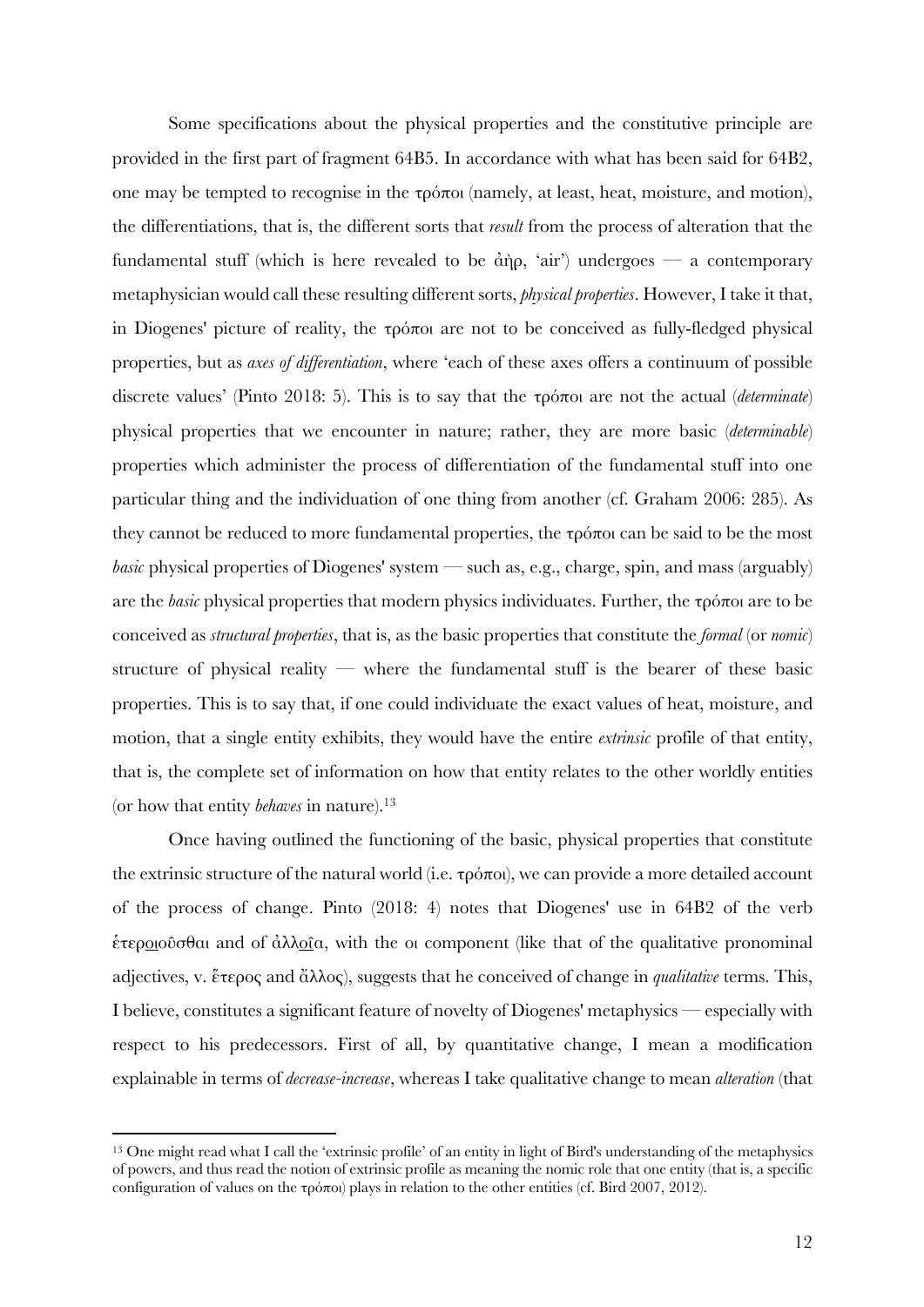is, a change in kind or quality). Now, Anaximenes, Diogenes' mentor, regarded density as the determining factor responsible for the individuation of the singular entities, such that '[air] differs in rarity and density according to the substances  $\leq$  it becomes $\geq$  (13A5). Parmenides charged Anaximenes' account of change with incoherence, for the Eleatic thought that 'nor is there any way in which what-is would be more than what-is in one way and in another way less' (28B8, 22–24) and 'not in any way greater or lesser than in another' (28B8). Anaximenes' theory of change in terms of condensation-rarefaction, that is, in *quantitative* terms, (together with his belief that elements were generated and could be destroyed) is thus seen to clash with the Eleatic principle of uniformity and homogeneity of what-is (Graham 2006: 288). In this direction, I think that the Apolloniate's rejection of *quantitative* change (conceived of as decreaseincrease), and subscription to a *qualitative* understanding of change (as a modification of heat, moisture, and motion), might be an indication of Diogenes' will to adhere to the Eleatic canon. 14

#### **3.3 The fundamental constituent 'has** *intellection***' intrinsically**

Another claim that is presented in the first part of 64B5 has to do with the attribution of νόησις (intellection) to the constitutive principle. In addition to the already discussed first part of 64B5, further elaborations on the fundamental stuff having intellection (νόησιν ἔχον, 64B5) are provided in fragments 64B3 and 64B4, and in testimonium 64A19 — I shall now proceed to a joint reading of the reports in relation to the notion of intellection.

First of all, it has to be noted that, in Diogenes' picture of reality, intellection does not have the same metaphysical status of the physical properties (that is, of the configurations of values on the axes): intellection is not one of the τρόποι neither one of the differentiated sorts. Indeed, as we understand from 64B5, νόησις inheres directly in the fundamental stuff, being ontologically prior to the differentiations. This is further defended in 64B3 with a teleological argument. In the fragment, Diogenes claims that, for the world to be ordered, and for the differentiation process to take place, the fundamental stuff must have intellection — and thus be metaphysically prior to both the principles of the process of change (i.e. the τρόποι) and also the results of said process (i.e. the different sorts).

<sup>14</sup> It should be stressed that, in order to emend Anaxagoras' theory of nature, Diogenes did not simply implement the Milesian monism, but actively modified the latter to make it compatible with the Parmenidean metaphysical requirements (via the notion of τρόποι) — thus saving Material monism from the criticisms that were advanced against it by the Eleatics (and that rendered the Early Ionian tradition essentially obsolete).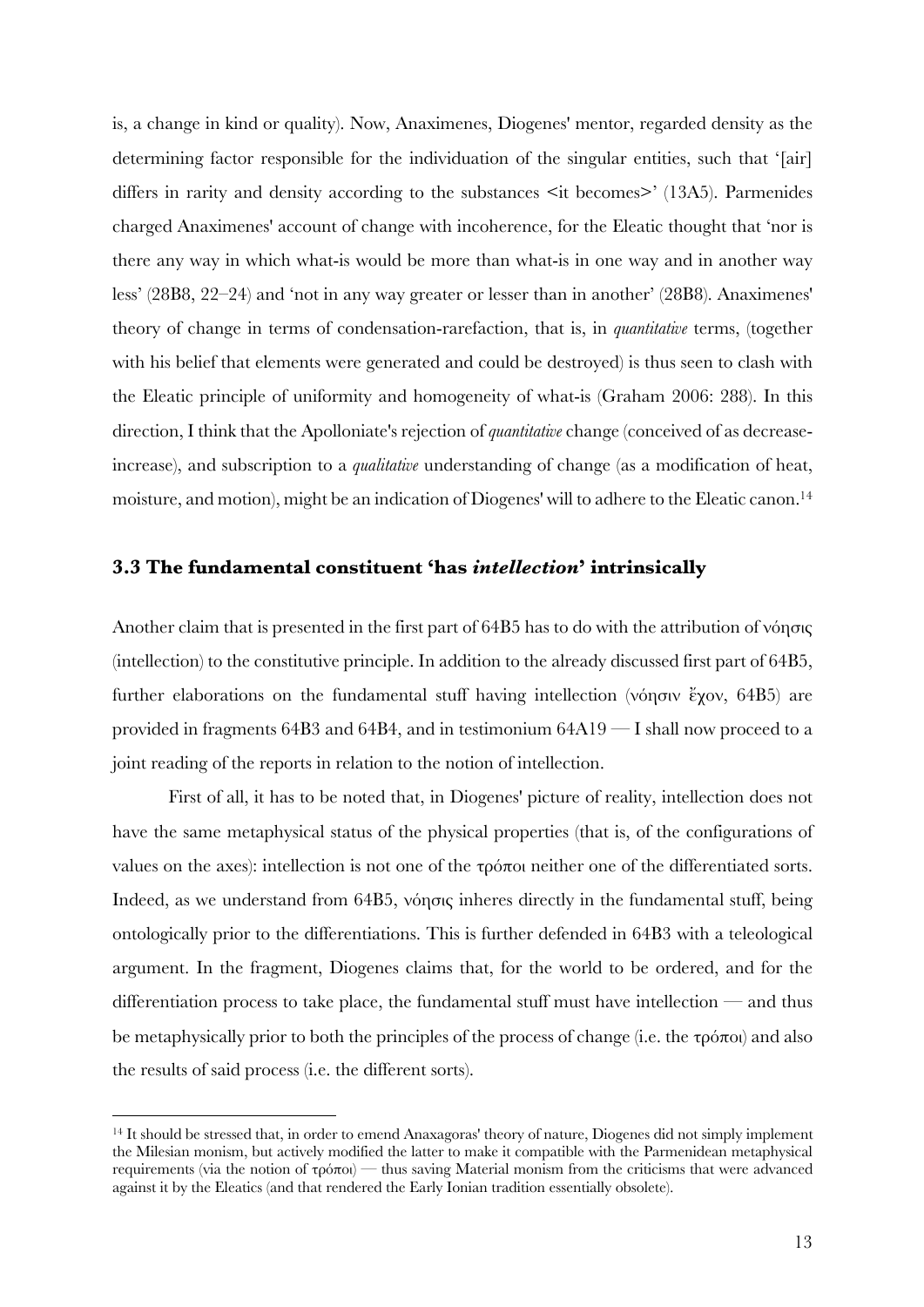A second significant point is that, in Diogenes' picture, it follows for the metaphysical claim that every thing that exists in the Cosmos (ultimately) is air (that is, from the monist structure of the view), that the order cannot be imparted by another, separate entity: the capacity to order the world must be immanent to air itself (as the fundamental constituent) and this further testifies to Diogenes' rejection of any Anaxagorean-like dualism. In this direction, one notable aspect of the first part of fragment 64B5 (which I take to constitute significant evidence in support of my proposed reading) has to do with Diogenes' choice of the term νόησις (intellection), and not νοῦς (intelligence), to refer to the fundamental constituent. Employing νόησις, the activity (or 'function' (Laks 2008: 358)), and not νοῦς, the faculty (or 'substance' (Laks 2008: 358)), might suggest that air is actively engaging in intellection whereas with νοῦς this would not be ensured, as a faculty can be enacted or not (cf. Pinto 2018: 9). Now, I believe that the terminological choice matches with the overall picture of physical reality that Diogenes is drawing. Due to his strict monism, Diogenes' air cannot be seen as a *substance* distinct from everything else (rather it is the very constituent of everything that exists), thus the choice of the term νόησις, as indicating the activity and not the faculty of intellect, aims at emphasising that the activity of air is immanent to the world — and not affecting (or better, *causing*) the process of differentiation from a separated, privileged standpoint, as in Anaxagoras (cf. Laks 2008: 358).

This being said, the most pressing question for the purposes of this paper concerns what νόησις should be taken to mean — given that it cannot be seen as a separate substance. Accordingly, Laks claims that the most 'important point' (2008: 358) of Diogenes' thought is the link between the fundamental constituent and the '*noetic* activity' (2008: 358) it is characterised by. From the reading of the fragments, air seems to be capable of *thought*, and thinking might be seen as the primary *activity* it is engaged in — and this reading is also silently suggested by Barnes, when he claims that air 'bestows thought' (1982: 462). Further indications on the nature of νόησις might come from testimonium 64A19, where it is reported that Diogenes 'attributes [. . .] thinking (φρονεῖν) to air' (39), and fragment 64B4, where Diogenes is said to have believed that air was 'the source' (τῆς ἀρχῆς) of 'soul' (ψυχὴν) and 'intelligence' (νόησιν) in animals and human beings. Now, following Laks (1993: 28–29), I believe one can propose to read Diogenes' νόησις on a par with Anaxagoras' *Noûs*, that is, as referring to a form of mentality, taken in broad terms (thus involving a cognitive, practical, and possibly perceptual dimension) — with the crucial difference (as already stressed) that Diogenes did not conceive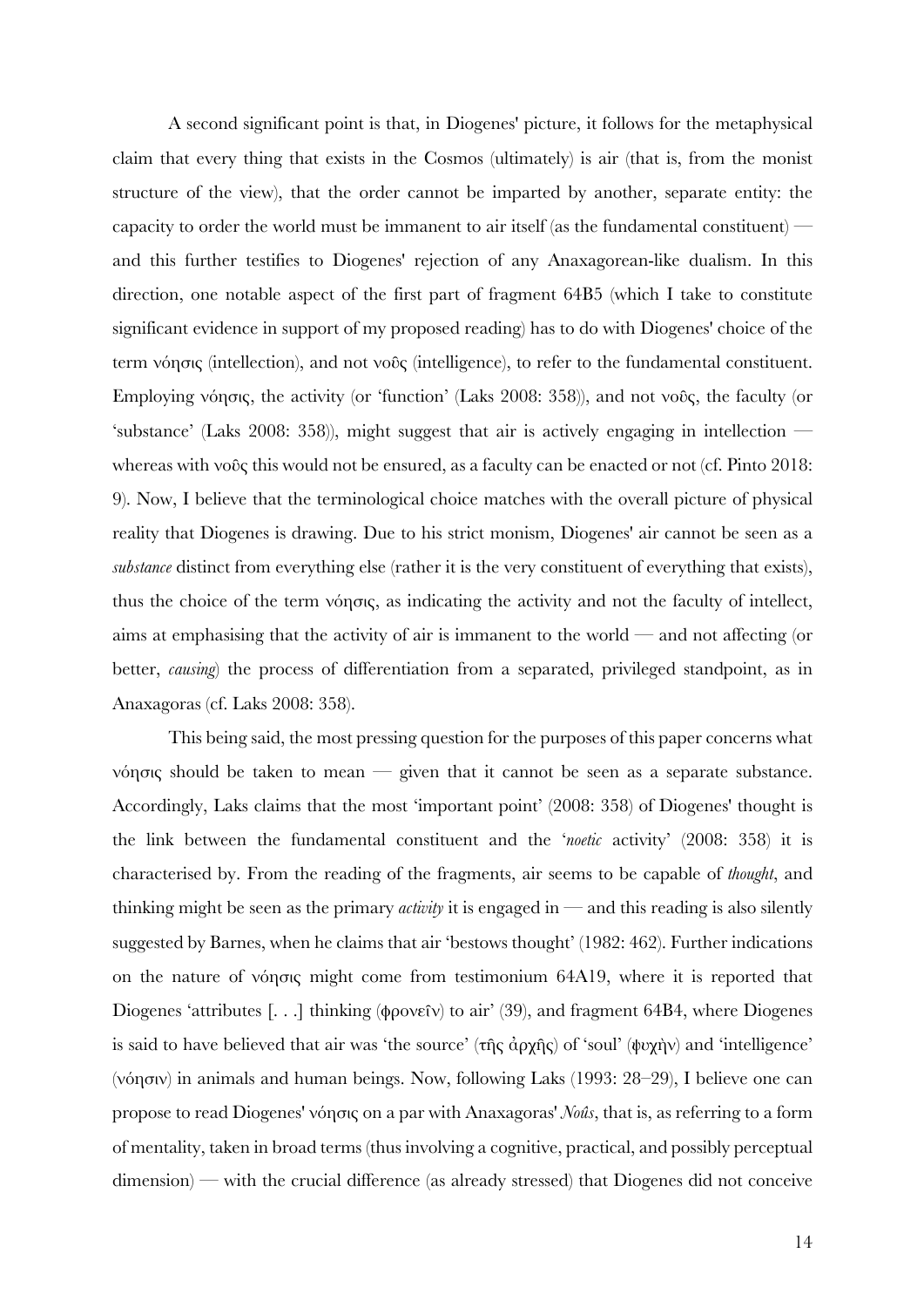of νόησις as a separate, distinct substance. All things considered, I think it is safe to take air as the ultimate bearer of some *mental properties* (that is, properties that pertain to mind or even *consciousness*<sup>15</sup>), and to take these mental properties to constitute the *intrinsic nature* of air — such that air bears these properties essentially.

Now, once established that νόησις is a mental property (or a set of mental properties) and that the fundamental constituent bears this property essentially, one still has to clarify in what sense air can be said to be inherently engaged in intellection — as νόησις cannot be a separate substance, as per Diogenes' monism (v. Anaxagoras' Coextensive dualism). Let us adopt an atomist framework, for illustrative reasons. We might speculate that the single bits (or atoms) of air (everything is ultimately composed of) may be *extrinsically* defined by their physical properties (i.e. the state of the τρόποι), which determine their *behaviour* in the natural world (as defended in Section 3.2.); while they are *intrinsically* defined by their being engaged in intellection (and other mental properties), that is, *taken in and of themselves*, they are bearers of mental properties.16 As is clear, it is hard to imagine what it would mean for an atom to *think* (that is, to bear mental properties essentially), but, given Diogenes' framework, it is not inconceivable.17

#### **3.4** *Material panpsychism*

We have seen how according to Diogenes every thing that exists in the Cosmos is ultimately made of air, and air is inherently thinking. From this, bearing in mind what has been said for Anaxagoras' views, we can formulate a synthetic definition for Diogenes' worldview as an instance of

<sup>15</sup> Attempting to account for the use of νόησις in 64B5, Jaeger suggests the translation 'consciousness': '[. . .] they all have different degrees of νόησις (consciousness?)' (1947: 246). This being said, as 'consciousness' is a considerably loaded term (especially in the contemporary debate), I will prefer the much more cautious 'mentality' to qualify Diogenes' νόησις (as already done with Anaxagoras' Noûs) — more on this in Section 4.

<sup>16</sup> I am aware that the couple extrinsic/intrinsic might be confusing (especially when applied to ancient contexts), thus I propose to read it in connection with the much more codified distinction between dispositional and categorical properties — where extrinsic would correspond to dispositional, and intrinsic to categorical. In this direction, dispositional properties individuate the nomic role one entity plays in relation with the other entities (cf. Bird 2007, 2012) and categorical properties are those which identify one entity for what it really is, taken in and of itself (cf. Armstrong 2005; Heil 2012).

<sup>&</sup>lt;sup>17</sup> Crucially, we ought not to think that the mind of a single bit (or atom) of air would have the same structural complexity of the one of an animal or human being. As we shall see later on (in Section 3.5.), according to the Material panpsychist, the degree, quality, and kind of intelligence (or consciousness) one entity (can) possess is dependent upon the physical properties that that entity bears.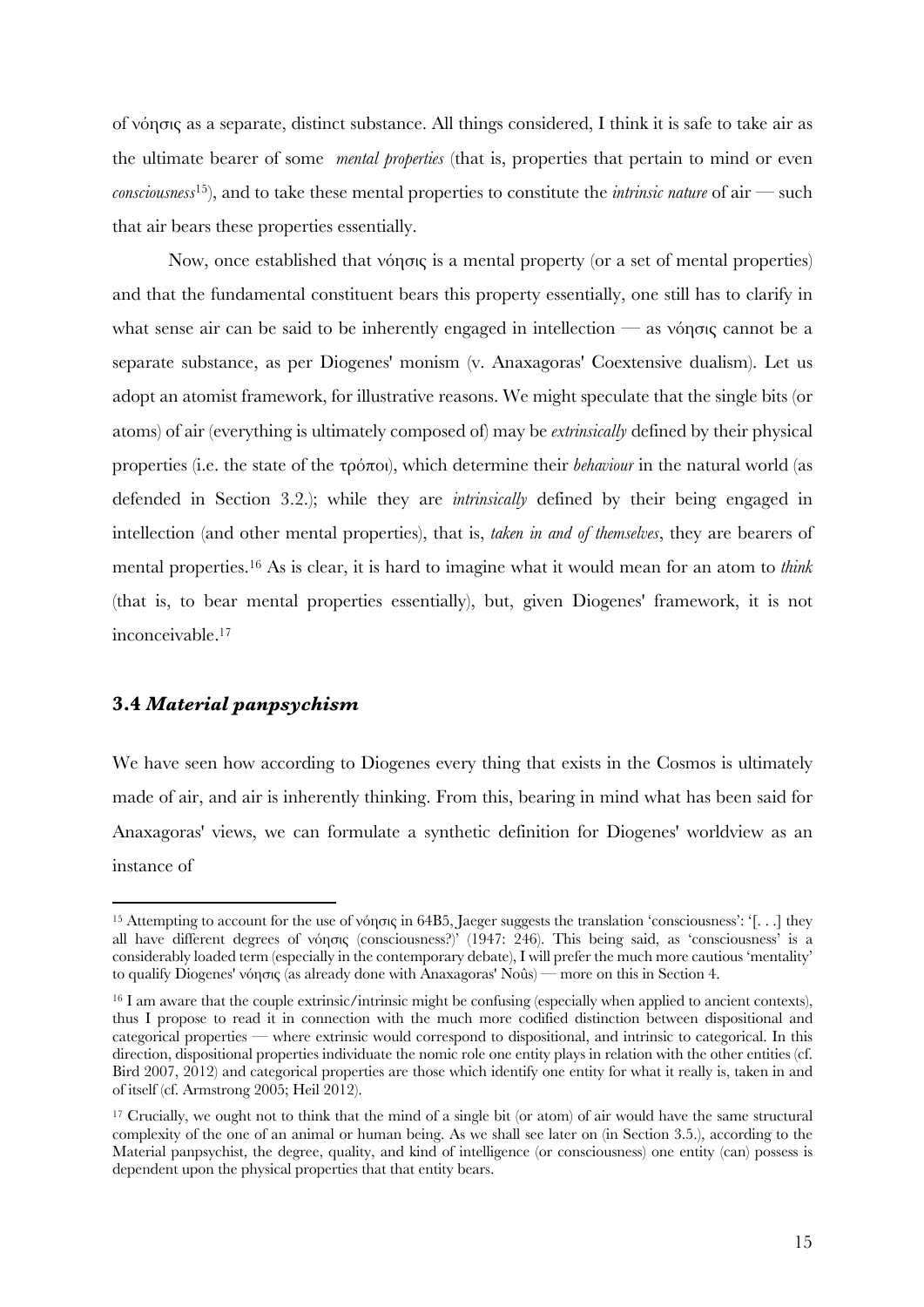*Material panpsychism*: There exists only one thing (i.e. in Diogenes, air), the same thing (all things ultimately consist of), and there are two ways one can look at this one thing. From an extrinsic point of view, the one thing bears some physical properties (i.e. in Diogenes, certain configurations of values on the τρόποι) which determine how one particular entity behaves in relation to the other entities. From an intrinsic point of view (that is, taken in and of itself), the one thing is defined in virtue of its bearing some mental properties. Thus, mentality is realised at the fundamental level of reality (i.e. it constitutes the intrinsic nature of the fundamental constituent) and is ubiquitous in the natural world.

The difference between Coextensive dualism and Material panpsychism should be quite evident. On most of dualist views (including Anaxagoras'), mind and matter are seen as separate substances, while in Material panpsychism mental and physical are two aspects of (or ways of looking at) the same thing (that is, the fundamental constituent) — such that mentality provides ground for materiality (by constituting the intrinsic nature of the fundamental stuff).

Now, Material panpsychism solves most of the problems of Anaxagoras' Coextensive dualism — and does so by integrating the Early Ionian monist metaphysics (aptly reshaped in view of the Eleatic requirements by means of the mechanism of the τρόποι).18 First of all, the problem of the (causal) relationship between the two fundamental kinds from which Anaxagoras' view suffered does not affect Material panpsychism. Indeed, Diogenes' is a monistic view according to which everything in the Cosmos is essentially (constituted by) one thing, and thus it does away with the division in two fundamental kinds (and so with the interaction problem). Secondly, the problem of distribution of mentality in the natural world is also solved. By positing νόησις as the primary activity the fundamental constituent is engaged in (thus making mentality the intrinsic nature of the fundamental stuff), Diogenes can safely say that consciousness is ubiquitous in the natural world — without renouncing the concrete reality of the physical nor making mentality non-fundamental and derivative. All things considered, it seems that there is still only one issue left on the table, that is, the question about individual ensoulment — and I propose to explore Diogenes' treatment of individual minds using as a foil the traditional form of panpsychism.

<sup>18</sup> It is precisely to stress the continuity with the Ionian School (whose followers are often referred to as Material monists) that the term 'Material' has been chosen to qualify Diogenes' theory.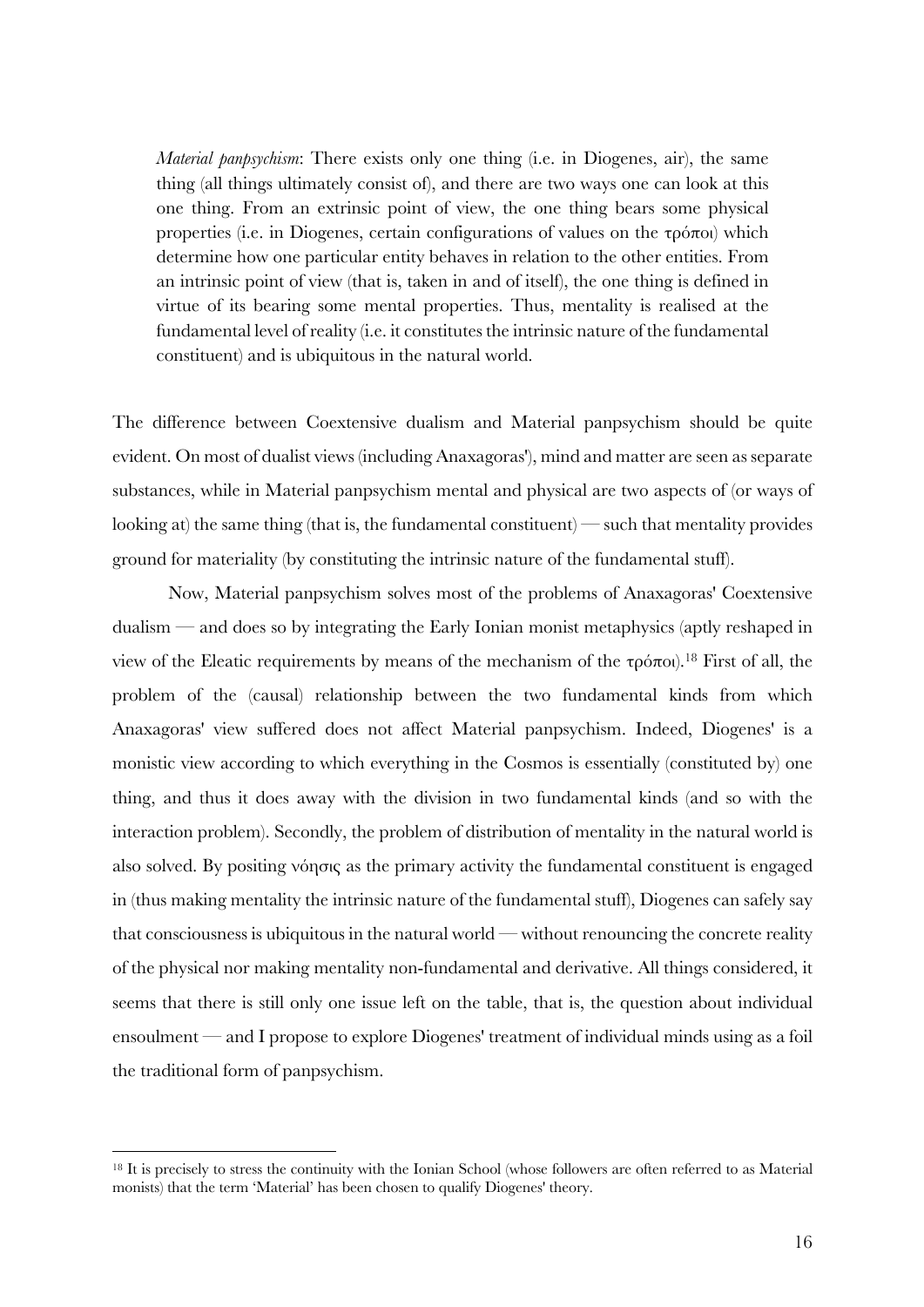#### **3.5 Diogenes' account of the distribution of mind in nature**

As we have seen, from my reading of his fragments, Diogenes may be said to be a panpsychist, that is, an advocate of the view that mentality is fundamental and ubiquitous in the natural world. Accordingly, Barnes identifies a clear panpsychist thread in the Appolloniate's production and holds that '[o]n the orthodox view of Diogenes' philosophy, [. . .] material monism becomes a form of pantheism' (1982: 460). This being said, as appears manifest from my formulation of the view, I believe that Diogenes' Material panpsychism is *not* the canonical form of panpsychism — and this emerges as particularly relevant when one considers his approach to the issue of individual ensoulment. In this section, I will thus briefly outline what panpsychism is traditionally taken to be (which is what I suspect Barnes was thinking of when attributing the view to Diogenes), see how the traditional panpsychist would reply to the question of the distribution of mentality in the physical world (that is, the question of which and how many entities are endowed with a soul), and clarify how Diogenes' version of panpsychism diverges from the traditional one on the issue of individual ensoulment.

#### *3.5.1 Traditional panpsychism*

The term 'panpsychism' derives from the aggregation of the words  $\pi \hat{\alpha} v$ , meaning 'all', and ψυχή, primarily meaning 'soul' but also translated as 'mind' (cf. KRS: 95; Sassi 2018: 112). Many variations of the theory have been put forth in the tradition, especially in recent years, such that it is often difficult to provide a unique and all-encompassing definition of the position. David Chalmers defined it as the view that 'everything is conscious' (1996: 216) or that 'everything has a mind' (298). More closely to the ancient roots of the theory, Popper and Eccles stated that panpsychism is the view that 'everything has a soul, or […] a rudiment of a soul' (1977: 15). Now, I believe a satisfactory formulation of the (canonical version of the) view would be something along these lines:

*Traditional panpsychism*: Every thing has a soul, either one of its own or a share in a world-soul, independently from the physical properties the entity bears.

Now, given that Traditional panpsychism might appear quite an unusual view, let us say a few words on why one would want to support it in the first place. The advantages of the view are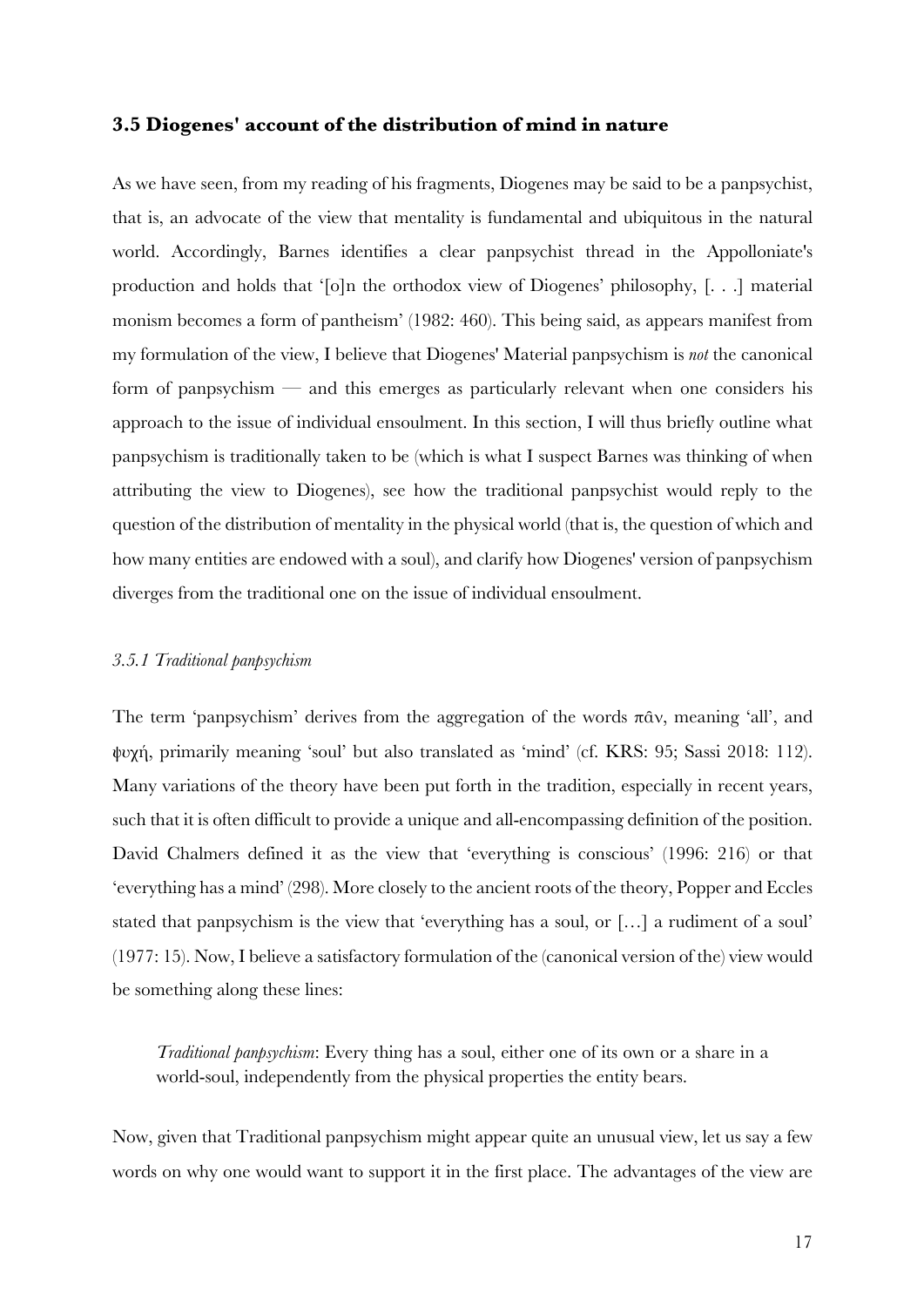best expressed in causal terms, as suggested by Sedley (2007). If every thing that exists in the Cosmos has a soul, and soul is the principle of motion, then one can provide a causally-closed picture of reality. On the other hand, the main weakness of this form of panpsychism, as is manifest, has to do with its counter-intuitivity (cf. KRS: 97). Consider, for example, Thales' doctrine of soul. From a joint reading of testimonia 11A22a, 11A1, and 11A22b, Thales is said to have conducted a universal induction from the isolated cases of magnets and pieces of amber being ensouled (as they can produce motion without being themselves moved) to all the existing entities in the Cosmos (cf. e.g. Jaeger 1947: 21; Graham 2010: 41). The main thought here is that one may well accept that magnets and amber have souls, and that this accounts for their capacity to move themselves and other objects, but extending the ensoulment to other nonmotive stones, that is, entities that do not display any motive capacity, (and indeed to all existing entities,) seems unjustified and unreasonable.

#### *3.5.2 Diogenes' theory of individual ensoulment*

As I have anticipated, I do not believe that Diogenes' Material panpsychism may be said to be equivalent to Traditional panpsychism. Now, in order to demonstrate that Diogenes was not a Traditional panpsychist, it would be sufficient to show that, in his account, not all entities possess a unified, singular mind, but, still, that mentality is ubiquitous and fundamental in the natural world. However, this is not so simple a task, as from the reading of the fragments we are presented with some sort of *dilemma*. On the one hand, intellection is not itself one of the τρόποι, meaning that it is not one of the basic properties that define the formal structure of physical reality, rather it is prior to them. From this it follows that the state of the τρόποι should not affect the presence or not of intellection, as the latter is ontologically more primitive. This is to say that the particular configuration of values of heat, moisture, and motion one entity exhibits does not preclude it possessing intellection, as intellection is realised on a more primitive level — and this seems to go plainly in the direction of Traditional panpsychism. On the other hand, Diogenes seems to suggest that, despite being ultimately constituted of air, entities such as plants, statues, and other worldly objects do not engage in intellection (cf. 64A19). How can this be possible? Pinto (2018: 13–14) offers a possible solution to the impasse. He proposes to separate one entity having intellection 'taken as a whole' and 'every bit' of the entity having intellection. Following Pinto's lead, we can say that for every bit of an entity to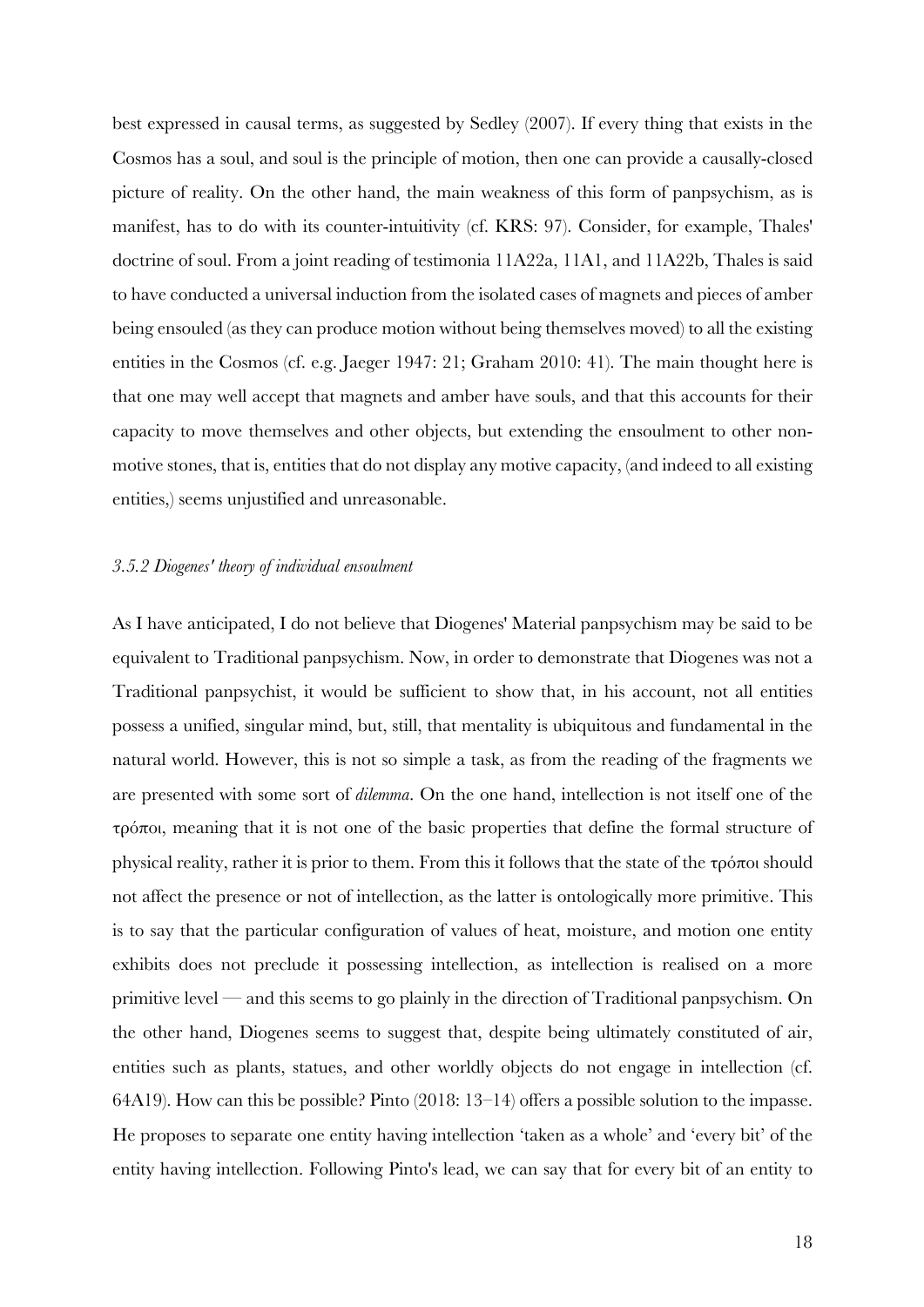possess intellection a particular state of the τρόποι is not required, whereas for an entity taken as a whole to possess a singular process of intellection, some structure (i.e. a certain configuration of physical properties) is needed.

Let us now apply this theoretical framework to the study of the relationship between air (as the fundamental constituent) and the mechanism of ensoulment, as it is addressed by Diogenes in the second part of fragment 64B5 and in 64B6. One option to make sense of the view is to hold that, even though for incredibly simple things, such as the single bits the worldly objects are ultimately constituted of, the possession of intellection is simply granted by air being intelligent, for complex objects, such as human beings, something more is required, namely, the circulation of air throughout the body. In this direction, one way to read Diogenes' doctrine of the soul (in 64B4 and 64B6) is to take that, in order for an entity to have a soul, and thus a singular process of intellection, it must exhibit a physical structure that allows warm air to  $circ$  circulate throughout the body — and when this circulation stops, the premises for intellection ceases to exist, and the individual dies (cf. 64B4). If we follow my reconstruction, the account of circulation provided in 64B6 appears completely consistent with what we can read in the second part of 64B5. Indeed, the apparatus that enables the circulation process is, as is clear, due to the differentiations (meaning that it is a specific configuration of physical properties), and thus different entities, with different apparatuses, have different degrees of intelligence: 'living things are multiform and many and not like each other in appearance, way of life, or intelligence because of the multitude of the differences' (64B5). Finally, the last line of the fragment re-states (and draws attention to) the general premise upon which the whole discourse on circulation and distribution of intelligence is predicated: all things *can* engage in intellection *only because* they are ultimately constituted of air, which is inherently endowed with intellection.

In sum, we can say that, with regards to individual ensoulment, Material panpsychism is the view that mentality is realised at the fundamental level of reality and is ubiquitous in the natural world; however, for an entity to have a unified mind, some physical conditions have to be met.19 In this way, the metaphysics (that is, the functioning of the τρόποι and the theory of change) and the philosophy of mind (that is, the distribution of intelligence in the natural world and the doctrine of soul) are reconciled into one coherent worldview.

<sup>19</sup> It should be noted that Material panpsychism retains all the causal benefits of the traditional version of the view, while not being affected by the counter-intuitiveness problem from which Traditional panpsychism suffers — as the Material panpsychist does not (have to) claim that literally every thing that exists in the Cosmos has a singular process of intellection (i.e. a unified mind).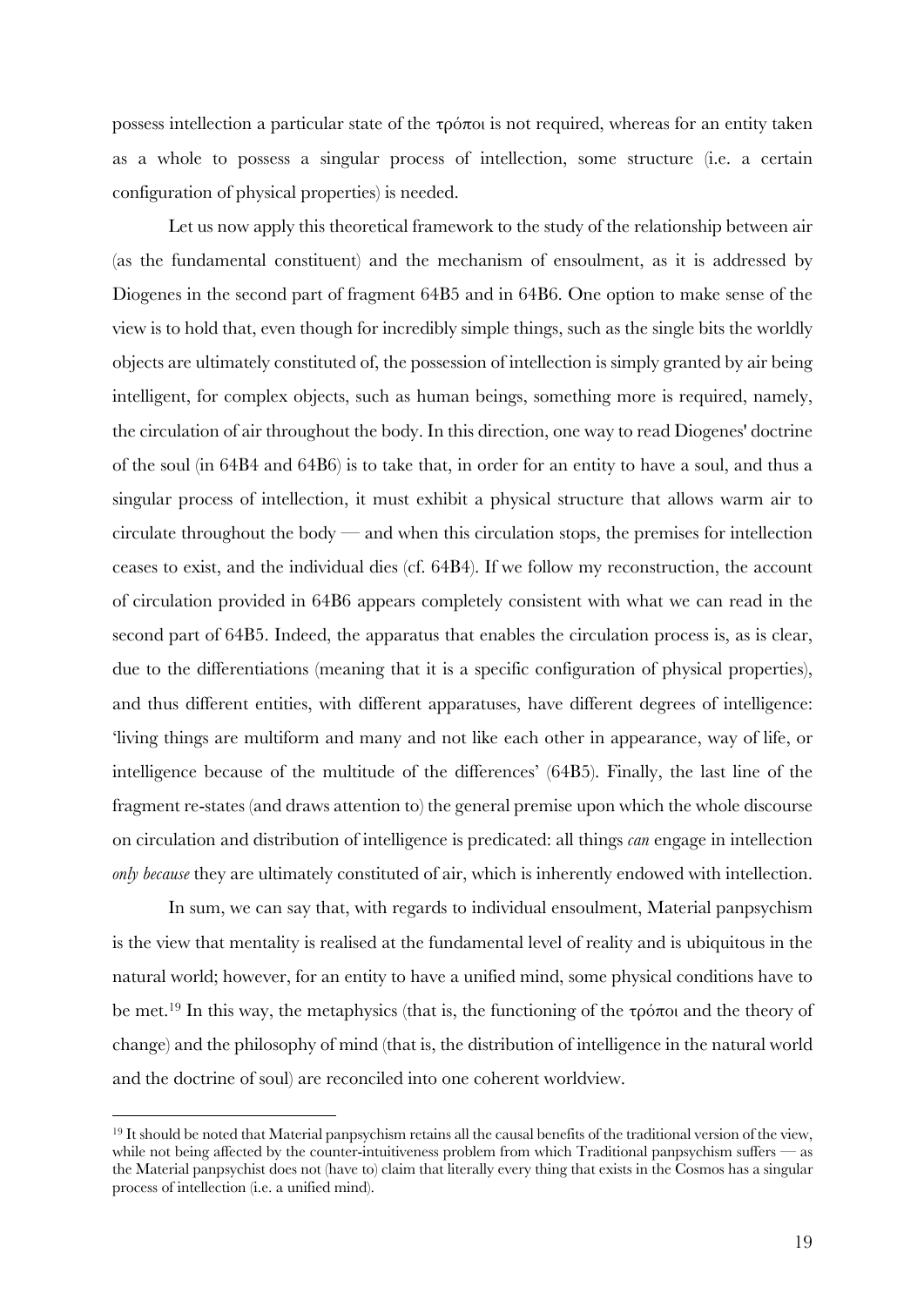# **4.** *Material panpsychism, Russellian monism,* **and the Hard Problem of Consciousness**

In this final section, I would like to push further and suggest that Diogenes' Material panpsychism can provide some relevant insights for one of the concerns that are currently at the centre of the debate in the contemporary (analytical) philosophy of mind and metaphysics, that is, the Hard Problem of Consciousness — and thus show how his worldview might offer some interesting solutions for the problems of our time too.

The Hard Problem concerns the place of mind within our metaphysical story of reality (cf. Chalmers 1995), and, generally speaking, arises from the intuition that physical stuff and mental stuff do not really seem to belong together. Traditionally, three candidates have been put forth to solve the enigma. First of all, one might elaborate on what David Papineau calls the 'dualist intuition' (2002) and thus claim that mind and matter are utterly distinct and that, even though they are closely correlated, they are essentially irreducible one to the other — this view is generally referred to as *dualism*. Alternatively, one might think that, as we can be certain only of the reality of consciousness (that is, of our own experience and mental life), one should not posit matter as mind-independent — this would be the *idealist* solution. However, in each of the two solutions, something of our story of the world is irremediably lost: the dualist picture is a radically fragmented one, while we should aspire to a unified conception of nature; the idealist picture is a sceptical one, while we should aspire to preserve some trust in the observerindependent reality of the external world. In this direction, a third candidate has gained increasing influence in the past century and has now imposed as the dominant view in contemporary philosophy of mind (cf. Field 1972: 357; Stoljar 2010: 13): *physicalism*. The physicalist roughly believes that, at the fundamental level of reality, there exist only purely physical entities (cf. Stoljar  $2015$ ) — this of course does not mean that mental phenomena do not exist, but they are seen as essentially derivative.

Now, in the past 15 years, the rediscovery of Bertrand Russell's and Arthur Eddington's 1920's writings, together with the appearance of some compelling arguments against physicalism (namely, Jackson's *Knowledge argument* (1982, 1986) and Chalmers' *Conceivability argument* (1996, 2009)), led to the development of an anti-idealist monistic view which is now known as *Russellian monism* — and of which I argue (if my reading is legitimate) Diogenes'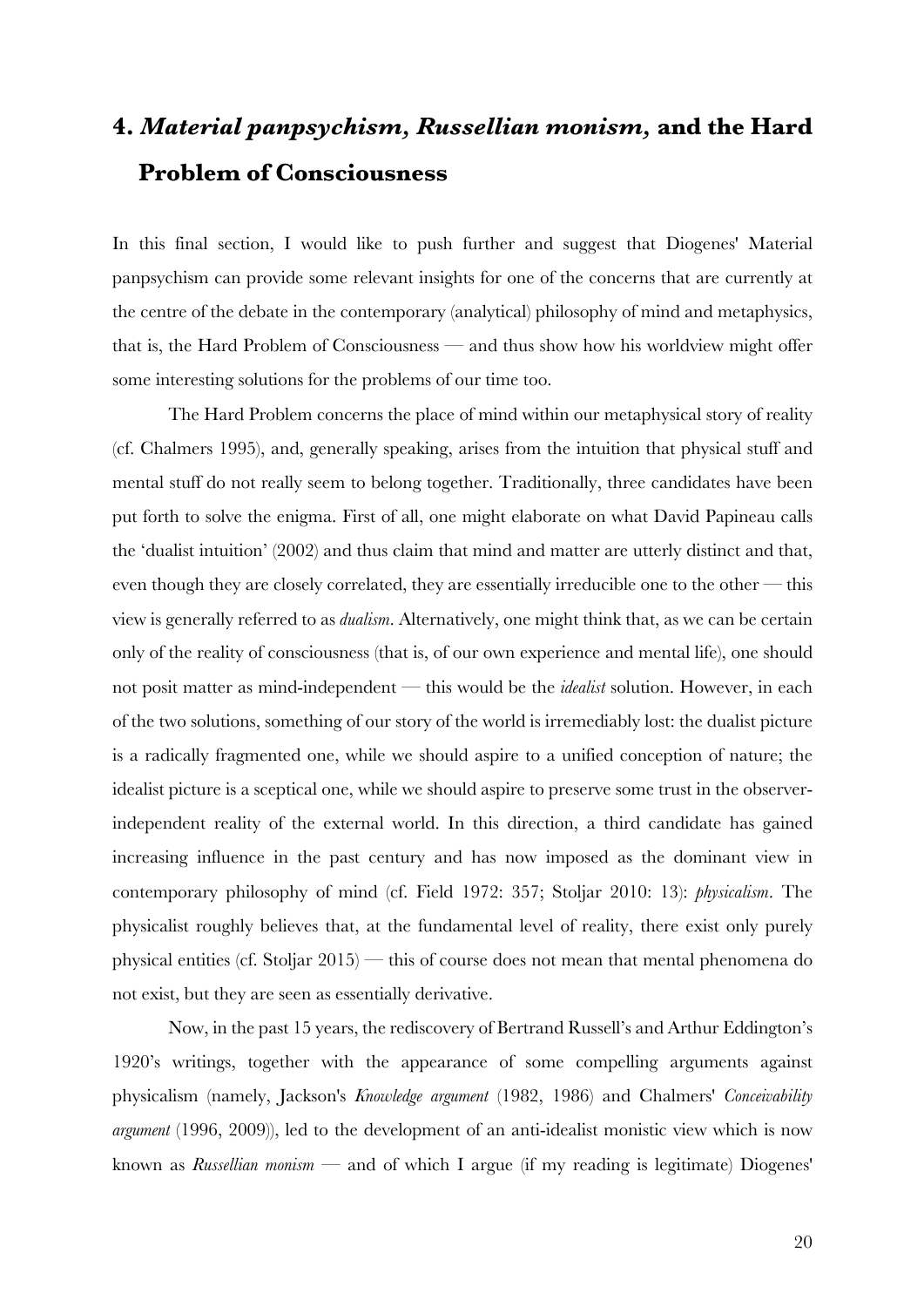Material panpsychism is the eminent forefather. Generally speaking, Russellian monism can be defined as the view that at the fundamental level of reality there exist some inscrutable properties of a single kind, properties which provide ground for physical entities and consciousness alike (cf. Kind 2015, 404).20 The contemporary advocates of the view believe that the Russellian monist theory might be successful where the dualist and the physicalist paradigms failed, that is, in providing a convincing account of the human mind within a unified conception of nature (Goff 2017: 18). Let us now consider the main tenets of Russellian monism and compare the view with Material panpsychism — to find out if the initial intuition of a kinship between the two is confirmed.

Following Alter and Nagasawa (2015: 425), we can render Russellian monism as the conjunction of three claims:

- 1. *Structuralism about physics*: the basic properties physics describes are structural or relational or extrinsic properties.
- 2. *Realism about inscrutables*: there are inscrutables [i.e. properties which ground the structures/relations physics describes], the nature of which are not wholly extrinsic/structural/relational.
- 3. *Phenomenal foundationalism*: at least some inscrutables are phenomenal properties.

Let us now examine the premises, one by one, and see if they are compatible with the Material panpsychist's worldview.

The first premise states that the explanatory power of physics<sup>21</sup> is restricted to only structural/relational/extrinsic properties, that is, to those properties which are fully accountable for using a purely *quantitative* language (cf. Goff 2017: 30–31). As we have seen, Diogenes introduces the τρόποι (namely, heat, moisture, and motion) as the axes of differentiation that regulate the process of individuation of singular entities. The τρόποι thus serve in Diogenes' picture of reality as the most basic physical properties that may be found in

<sup>20</sup> The term 'inscrutables' is not ideal, as it has manifest epistemological connotations which are secondary with respect to the sense in which it is used, which is purely ontological (as also admitted by Alter and Nagasawa 2015: 425, footnote n. 9). As we shall see presently, the 'inscrutable properties' (or simply 'inscrutables') are those fundamental properties which constitute the ground of reality — and are deemed inscrutable precisely because they exceed the domain of enquiry of physical science.

<sup>21</sup> In this context we should take physics in a very broad and nuanced sense, roughly as 'observation'.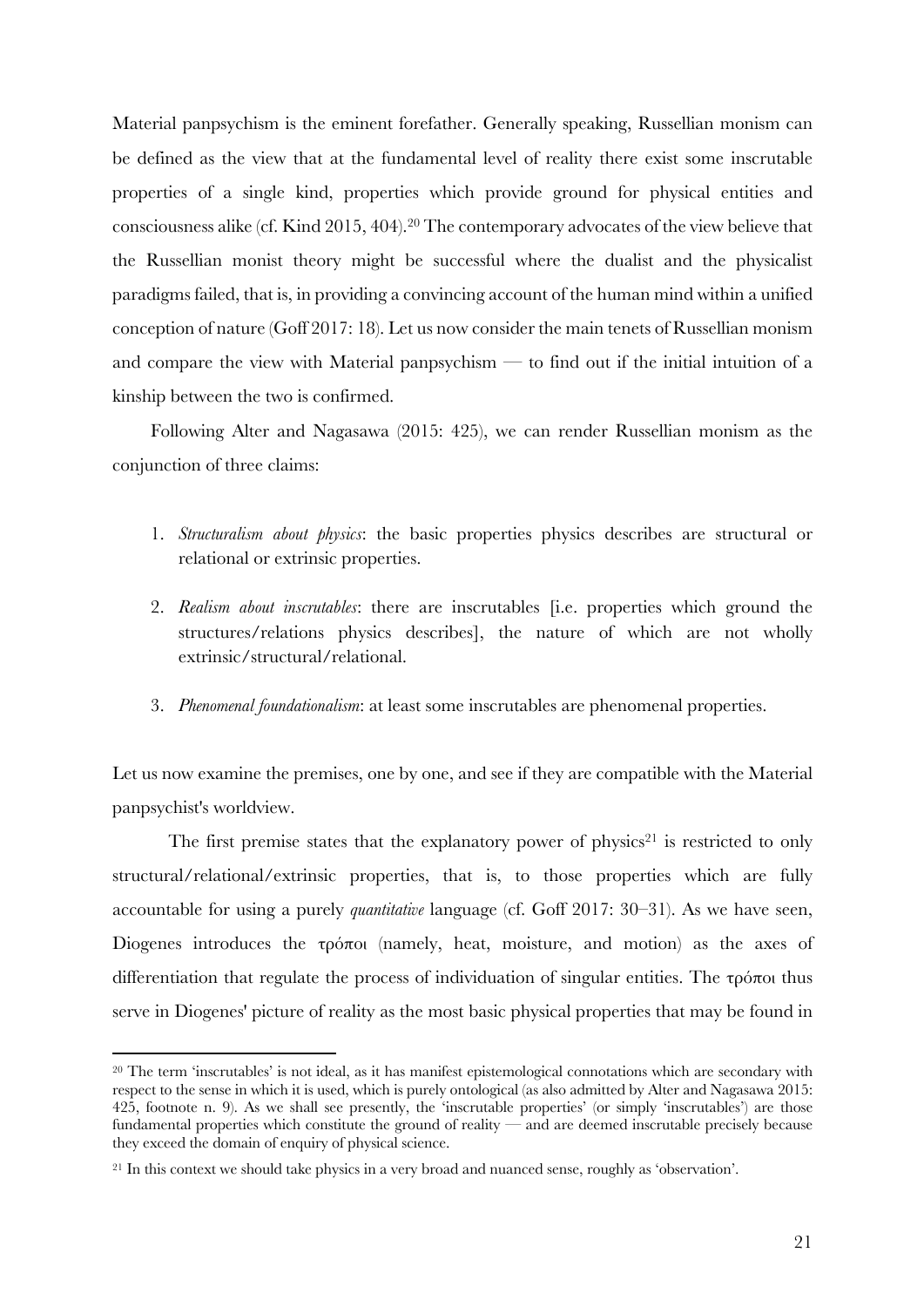the natural world — such as the modern physicist takes charge, mass, and spin to be the basic physical properties of their system. Now, the physical properties that we encounter in nature can thus essentially be seen as configuration of values on the axes of differentiation, i.e. the τρόποι, which, in turn, may be seen as scales. From this follows that if one were to provide a full description of a particular entity (in terms of the physical properties that that entity bears), they could simply individuate the values that entity exhibits on the axes — that is, the entity's particular temperature, the value of its moisture, and how stationary or swift that entity is. By doing so, they would have a full description of the *extrinsic profile* of the entity at issue. Thus, the description of the entity would consist of the set of values that pick that particular entity out of the set of the totality of the entities that populate the Cosmos. If this is true, then the description that would result from this process would be entirely *quantitative*, as it would consist precisely of the values that particular entity corresponds to on the axes.<sup>22</sup> All things considered, then, I believe that *Structuralism about physics* is perfectly in line with the Material panpsychist's worldview (equipped with Diogenes' understanding of the τρόποι).

Premise 2 of Russellian monism claims that other than the structural/relational properties that physics describes, there are some additional properties whose nature is not wholly structural/relational. As already said, physics accounts only for the physical properties, that is, (in the context of Diogenes' metaphysics) those properties which *result* from the process of differentiation. However, all the physical properties are grounded in the fundamental stuff, as all the things that exist in the Cosmos are ultimately constituted of 'the same thing' (i.e. air) (cf. 64B2). Now, as *per* Diogenes' proposed theory of change, as it is by definition ontologically prior to the physical properties, the fundamental stuff cannot be characterised using physical terms (Barnes 1982: 462). In turn, as argued in Section 3.3., it seems that the fundamental constituent might be essentially characterised as being engaged in νόησις — and indeed that νόησις constitutes the *intrinsic nature* of air as the fundamental constituent (that is, it characterises what air is, taken in and of itself). If this is true, then there are some properties which cannot be fully accounted for by means of the quantitative language of physics, namely those properties which inhere directly to the fundamental stuff — and (at least one of) these properties is νόησις. All things considered, *Realism about inscrutables* does not only seem compatible with Diogenes'

<sup>&</sup>lt;sup>22</sup> Note that the term 'quantitative' is here used in a different way from how it was employed in Section 3.2.. In Section 3.2., I used 'quantitative' to characterise Anaximenes' understanding of change as involving a decreaseincrease dynamic, while here with 'quantitative description' I simply mean an account that is developed entirely (and solely) by means of the mathematico-nomic language of physical science.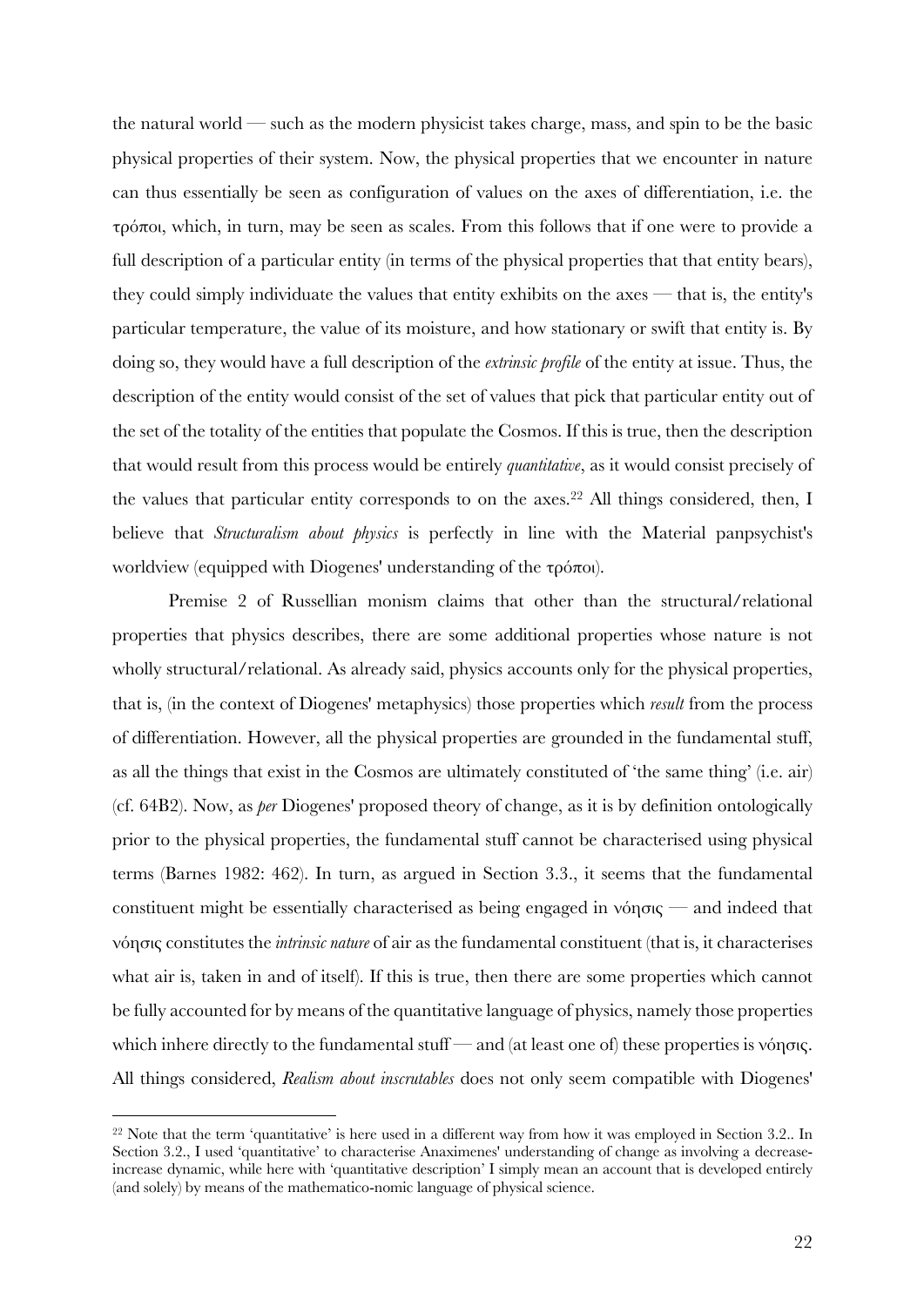worldview, in fact, it seems to *follow* from his conception of the relationship between 'the same thing', 'the different sorts', and 'νόησις'.

If the first two premises may be seen to be in line with Diogenes' metaphysical picture of reality, the third one (that is, *Phenomenal foundationalism*) is certainly the most problematic. First of all, one has to clarify what 'phenomenal properties' are. Most of the advocates of Russellian monism (cf. e.g. Seager 1995, Alter & Nagasawa 2015, Goff 2017), in order to pin down what is to be taken as a phenomenal property, or a phenomenal state, appeal to Thomas Nagel's notion of *what-it-is-like-ness* (1974) and hold that a mental state is phenomenally conscious if there is something *it is like* to be in that state. In this direction, pain is a phenomenal property inasmuch there is something it is like for an entity to be in pain — thus phenomenal properties address the *qualitative* aspect of experience. As is clear, it would be absurd to argue that Diogenes had in mind the notion of phenomenal consciousness, or even that he was hinting at something nearly similar, when he was talking about νόησις. However, in complete fairness, Bertrand Russell and Arthur Eddington, often referred to as the forefathers of Russellian monism, did not have the notion of (Nagelian) phenomenal properties either  $-$  and yet they genuinely believed that *some kind of mentality* was fundamental and ubiquitous in the natural world. If we follow this line of thought, and we bear in mind what has been said for the Anaxagorean *Noûs* and Diogenes' νόησις (that is, that they should be taken in broad terms to cover 'all kinds of consciousness' (Laks 1993: 29), thus including a cognitive, practical, and possibly perceptual dimension), we can say that *Phenomenal foundationalism* may be compatible with Diogenes' thought — as νόησις, which inheres directly to the fundamental stuff (that is, constitutes the intrinsic nature of the fundamental constituent), is essentially a form of mentality.

Now, Russellian monism (just like Material panpsychism) solves the Hard Problem by conceiving of mentality as the intrinsic nature of matter — thus avoiding both making mind alternative to the physical (as in dualism) or dispensing of it as derivative (as in physicalism). As there is no such thing as completely mindless matter (i.e. mentality is a fundamental and ubiquitous feature of physical reality), then the opposition that is central to the mind-body problem collapses and the problem does not arise in the first place. Further, both views avoid the undesirable drawback of Traditional panpsychism, as it does not follow from either Russellian monism or Material panpsychism that all physical entities have a fully-formed, individual centre of consciousness (or an individual process of intellection) — as shown in Section 3.5..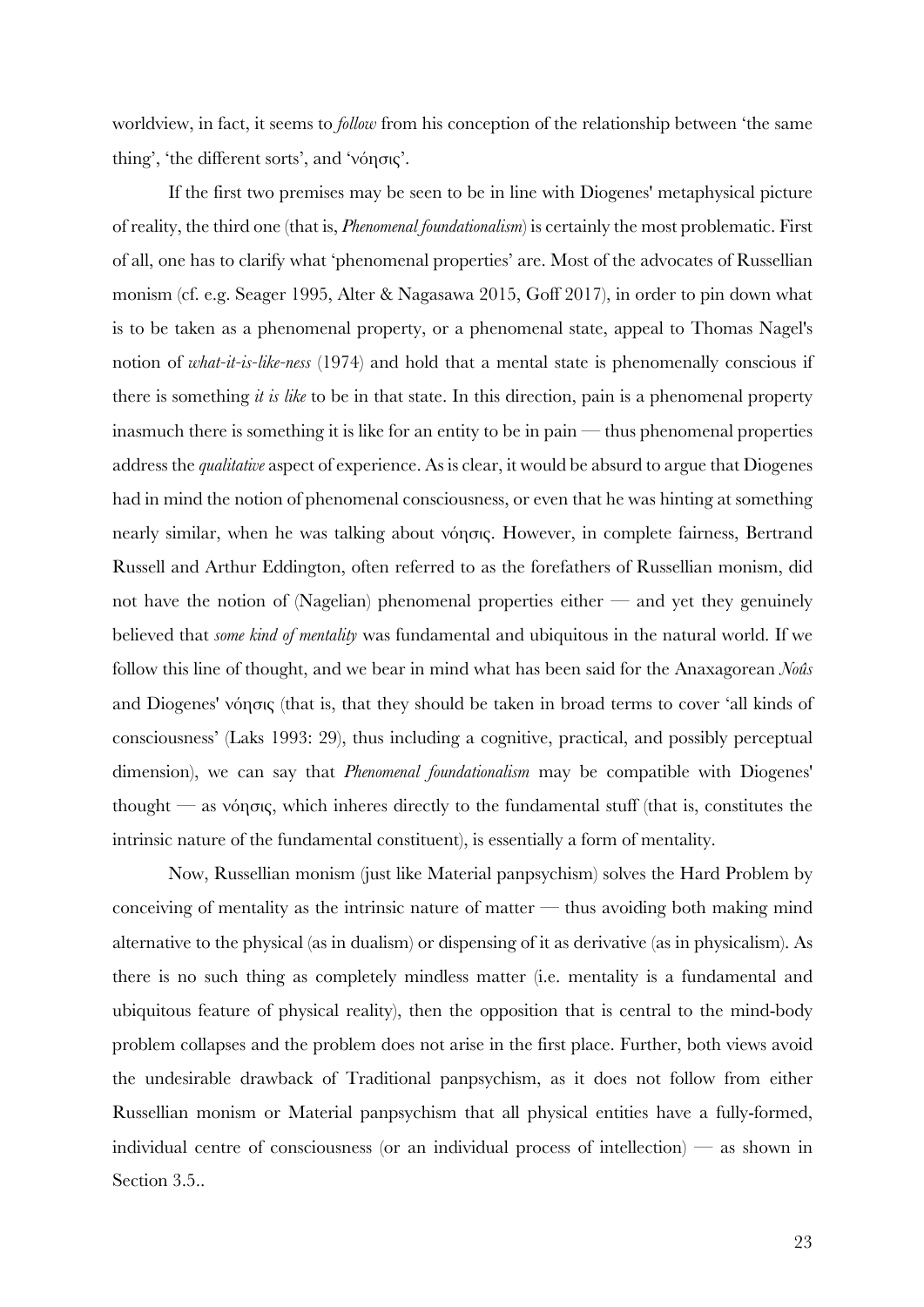In sum, if my arguments are sound, then there might be individuated a substantial continuity between Diogenes' understanding of physical reality and the place of mentality within it (i.e. Material panpsychism) and the view which is now known as Russellian monism. This is not merely to say that, in some sense, Diogenes of Apollonia should be counted, among Russell and Eddington, as one of the forefathers of the view (which currently constitutes the most prominent candidate available to solve the Hard Problem of Consciousness). More importantly, if my reading is legitimate, as Material panpsychism is better equipped to respond to the mind-body problem than the competitors (namely, dualism and materialism), then Diogenes of Apollonia should be rightfully seen as an innovator and his views should be given a much higher consideration than the scholarship recognised.23

<sup>23</sup> Some acknowledgements are in order. First of all, I would like to thank my supervisor at King's, Professor Raphael Woolf, and my term tutor, Professor Joachim Aufderheide, for their invaluable guidance. A thanks goes also to all the participants to the 13th Brown University Mark Shapiro Annual Philosophy Conference and the members of the KCL-UCL Ancient Greek Philosophy Seminar. I would also like to thank Professor Philip Goff, Dr. Giacomo Giannini, Professor Franco Ferrari, Professor Luca Vanzago, Referees A and B, and Jonathan Griffiths for their feedback, objections, and comments. Finally, a special thanks goes to Alesia Preite, without whose support this paper would have never seen the light.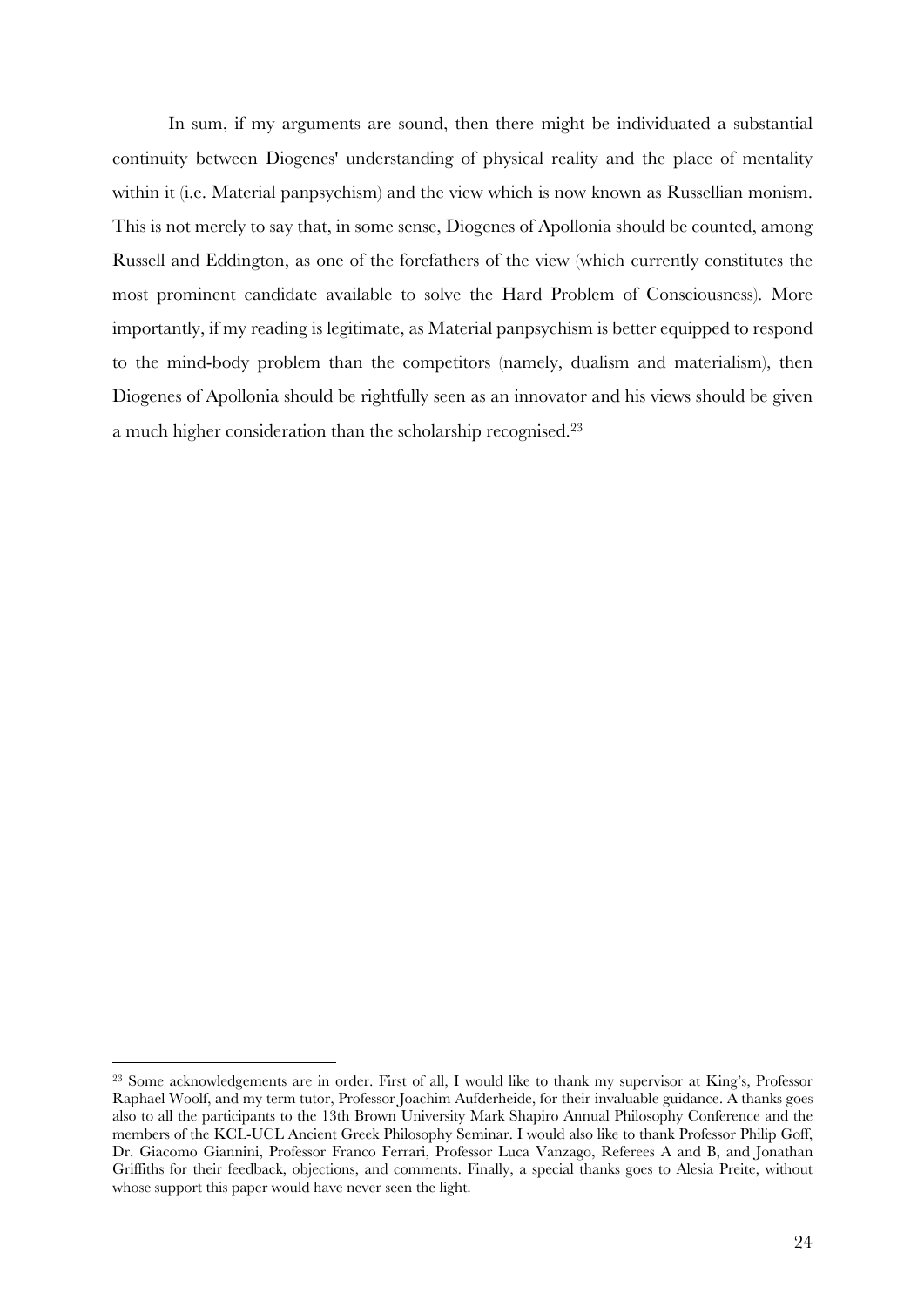## **Bibliography**

- Alter, T.; Nagasawa, Y. (2015) 'What Is Russellian Monism,' in *Consciousness in the Physical World*, edited by T. Alter and Y. Nagasawa, New York: Oxford University Press.
- Armstrong, D. (2005) 'Four disputes about properties', *Synthese* 144, 309–320. Barnes, J. (1982) *The Presocratic philosophers*, London-Boston: Routledge and Paul.
- Betegh, G. (2013) 'Spoofing Presocratic Arguments', in *Socrate et les "Presocratiques" dans les Nuées d'Aristophane*, edited by A. Laks and R. Saetta Cottone, Paris: Editions Rue d'Ulm.

Bird, A. (2007) 'The regress of pure powers?', *Philosophical Quarterly* 57, 513–34.

———– (2012) 'Monistic dispositional essentialisms', in *Properties Powers Structures*, edited by A. Bird, B. Ellis, and H. Sankey, New York: Routledge.

- Chalmers, D. (1995) 'Facing up to the problem of consciousness', *Journal of Consciousness Studies* 2, 200 –19.
- ———– (1996) *The Conscious Mind*, Oxford: Oxford University Press.
- ———– (2009) 'The Two-Dimensional Argument against Materialism', in *Oxford Handbook of the Philosophy of Mind*, edited by B. McLaughlin, Oxford: Oxford University Press.
- Cleve, F. M. (1973) *The Philosophy of Anaxagoras: An Attempt at Reconstruction*, The Hague: Martin Nijhoff.
- Curd, P. (2004 [1998]) *The Legacy of Parmenides: Eleatic Monism and Later Presocratic Thought*, Princeton, NJ: Princeton University Press; Las Vegas: Parmenides Publishing.
	- ———– (Ed.) 2007. *Anaxagoras of Clazomenae: Fragments. Text and Translation with Notes and Essays*, Toronto: University of Toronto Press.
- Curd, P.; McKirahan, R. D. (Eds.) (2011) *A Presocratics Reader: selected fragments and testimonia*, Indianapolis: Hackett Pub. Co..
- Diels, H (1887) 'Leukippos und Diogenes von Apollonia', *Rheinisches Museum für Philologie* 42, 1–14.
- Diels, H.; Kranz, W. (1951–1952) *Die Fragmente der Vorsokratiker*, Berlin: Weidmann.
- Eddington, A. (1928) *The Nature of the Physical World*, Cambridge: Cambridge University Press.
- Fazzo, S. (2009) 'Diogene di Apollonia e le Nuvole di Aristofane: nota intorno alle origini di un problema storiografico', *Aevum Antiquum* 9, 161–169.
- Field, H. (1972) 'Tarski's Theory of Truth', *Journal of Philosophy* 69, 347–375.
- Goff, P. (2017) *Consciousness and Fundamental Reality*, New York: Oxford University Press.
- Graham, D. W. (2006) *Explaining the Cosmos: The Ionian Tradition of Scientific Philosophy*, Princeton: Princeton University Press.
	- ———– (Ed.) 2010. *The Texts of Early Greek Philosophy. The Complete Fragments and Selected Testimonies of the Major Presocratics*, Cambridge: Cambridge University Press.
- Heil, J. (2012) *The Universe As We Find It*, Oxford: Oxford University Press.
- Jackson, F. (1982) 'Epiphenomenal Qualia', *Philosophical Quarterly* 32, 127–36.
- ———– (1986) 'What Mary Didn't Know', *Journal of Philosophy* 83, 291–5.
- Jaeger, W. W. (1947) *The theology of the early Greek philosophers*, Oxford: Clarendon Press.
- Kind, A. (2015) 'Pessimism about Russellian Monism', in *Consciousness in the Physical World*, edited by T. Alter and Y. Nagasawa, New York: Oxford University Press.